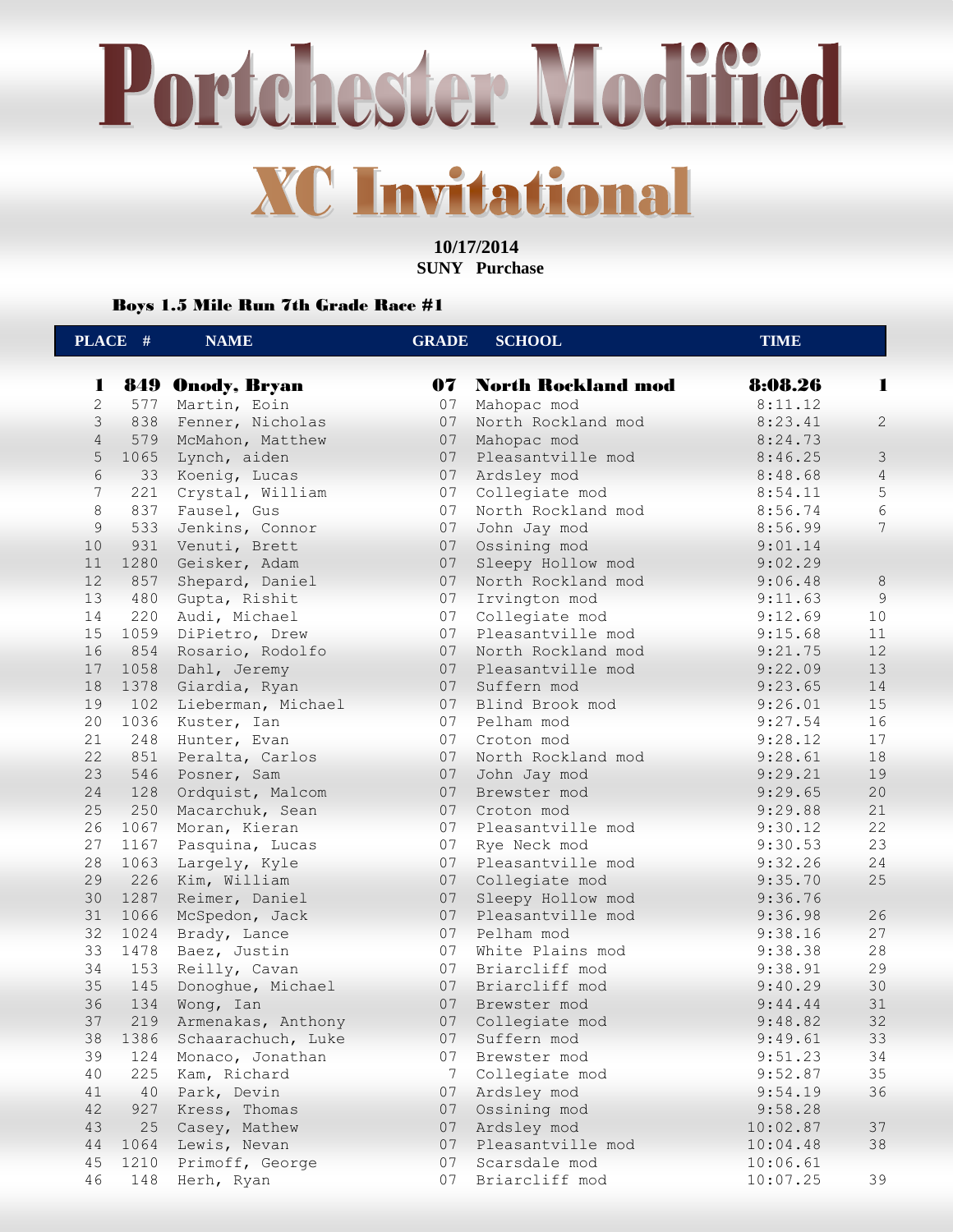| 47       | 841  | Harris, Everett                    | 07       | North Rockland mod             | 10:08.25             | 40       |
|----------|------|------------------------------------|----------|--------------------------------|----------------------|----------|
| 48       |      | 1196 Greenspan, Jack               | 07       | Scarsdale mod                  | 10:09.10             |          |
| 49       |      | 1499 Watson, Christian             | 07       | Woodlands mod                  | 10:11.85             |          |
| 50       | 1161 | Cantu, Justin                      | 07       | Rye Neck mod                   | 10:12.76             | 41       |
| 51       | 538  | Lynch, Connor                      | 07       | John Jay mod                   | 10:13.24             | 42       |
| 52       | 516  | Corlett, Zachary                   | 07       | John Jay mod                   | 10:13.76             | 43       |
| 53       | 249  | Ingalls, Gordon                    | 07       | Croton mod                     | 10:14.04             | 44       |
| 54       | 107  | Simon, Alex                        | 07       | Blind Brook mod                | 10:14.31             | 45       |
| 55       | 251  | McCaffrey, Brad                    | 07       | Croton mod                     | 10:19.50             | 46       |
| 56       | 536  | Leitner, Tyler                     | 07       | John Jay mod                   | 10:22.12             | 47       |
| 57       |      | 1382 Maleszewski, Adrian           | 07       | Suffern mod                    | 10:22.67             | 48       |
| 58       | 1032 | Geaniton, Blake                    | 07       | Pelham mod                     | 10:23.37             | 49       |
| 59       | 519  | DeGrasse, Henry                    | 07       | John Jay mod                   | 10:24.64             | 50       |
| 60       | 842  | Jaslow, Ian                        | 07       | North Rockland mod             | 10:26.39             |          |
| 61       | 152  | Lindermann, Tyler                  | 07       | Briarcliff mod                 | 10:28.17             | 51       |
| 62       | 1088 | Manos, Peter                       | 07       | Port Chester mod               | 10:28.81             |          |
| 63       | 511  | Beame, Brandon                     | 07       | John Jay mod                   | 10:29.72             | 52       |
| 64       | 1485 | Kao, Dan                           | 07       | White Plains mod               | 10:30.70             | 53       |
| 65       |      | 489 Steinberg, Brant               | 07       | Irvington mod                  | 10:35.56             | 54       |
| 66       | 32   | Hutter, Sam                        | 07       | Ardsley mod                    | 10:36.01             | 55       |
| 67       | 739  | Malzacher, Steven                  | 07       | Nanuet mod                     | 10:39.93             |          |
| 68       | 840  | Goldstein, Teddy                   | 07       | North Rockland mod             | 10:40.94             |          |
| 69       | 223  | Farley, Oliver                     | 07       | Collegiate mod                 | 10:41.40             | 56       |
| 70       | 526  | Grzymala, Max                      | 07       | John Jay mod                   | 10:42.10             |          |
| 71<br>72 | 46   | Vella, Ryan                        | 07       | Ardsley mod                    | 10:42.46             | 57       |
| 73       | 131  | Salvo, Zach                        | 07<br>07 | Brewster mod                   | 10:42.68             | 58       |
|          | 101  | Keilman, Sean                      |          | Blind Brook mod                | 10:43.38             | 59       |
| 74<br>75 | 834  | Carrano, Paul<br>486 Riseman, Max  | 07       | North Rockland mod             | 10:43.82             |          |
| 76       | 1166 |                                    | 07<br>07 | Irvington mod                  | 10:44.16<br>10:48.36 | 60<br>61 |
| 77       | 222  | O'Shea, John<br>Deshpande, Chinmay | 07       | Rye Neck mod<br>Collegiate mod | 10:49.88             | 62       |
| 78       | 474  | Andrade, Isai                      | 07       | Irvington mod                  | 10:51.28             | 63       |
| 79       | 1034 | Holley, Sean                       | 07       | Pelham mod                     | 10:51.75             | 64       |
| 80       | 473  | Abbattista, Leo                    | 07       | Irvington mod                  | 10:52.50             | 65       |
| 81       | 1500 | Linko, Jack                        | 07       | Suffern mod                    | 10:52.95             | 66       |
| 82       | 1479 | Berg, Gavin                        | 07       | White Plains mod               | 10:53.12             | 67       |
| 83       |      | 119 Coughlon, Aiden                | 07       | Brewster mod                   | 10:54.47             | 68       |
| 84       |      | 1163 Marcuse, Jonathan             |          | 07 Rye Neck mod                | 10:55.20             | 69       |
| 85       | 1377 | Gay, Harrison                      | 07       | Suffern mod                    | 10:55.65             | 70       |
| 86       |      | 858 Sochinski, Philip              |          | 07 North Rockland mod          | 10:56.73             |          |
| 87       | 1056 | Blasdell, James                    | 07       | Pleasantville mod              | 10:57.69             |          |
| 88       |      | 1045 Rhodes, Christopher           |          | 07 Pelham mod                  | 10:58.32             | 71       |
| 89       | 483  | Kolker, Jonas                      | 07       | Irvington mod                  | 10:58.60             | 72       |
| 90       | 1046 | Thabaz, Stephen                    |          | 07 Pelham mod                  | 11:01.88             | 73       |
| 91       | 1043 | Pedorella, Charles                 | 07       | Pelham mod                     | 11:02.64             | 74       |
| 92       | 748  | Strak, Robbie                      | 07       | Nanuet mod                     | 11:03.61             |          |
| 93       | 1483 | Demi, Mike                         | 07       | White Plains mod               | 11:09.91             | 75       |
| 94       | 125  | Mora, Gerardo                      | 07       | Brewster mod                   | 11:10.51             | 76       |
| 95       | 1374 | Fleischmann, Scott                 | 07       | Suffern mod                    | 11:13.32             | 77       |
| 96       | 1496 | Mosada, Jon                        | 07       | Woodlands mod                  | 11:14.87             |          |
| 97       | 573  | Garofalo, Giuseppe                 | 07       | Mahopac mod                    | 11:21.64             |          |
| 98       | 45   | Treglia, Alexander                 | 07       | Ardsley mod                    | 11:22.82             | 78       |
| 99       | 149  | Honsberger, Graham                 | 07       | Briarcliff mod                 | 11:25.16             | 79       |
| 100      | 491  | VanOsdol, Max                      | 08       | Irvington mod                  | 11:25.38             | 80       |
| 101      | 1169 | Thurer, Max                        | 07       | Rye Neck mod                   | 11:27.49             | 81       |
| 102      | 518  | Cryan, Aidan                       | 07       | John Jay mod                   | 11:28.05             |          |
| 103      | 117  | Burns, Brendan                     | 07       | Brewster mod                   | 11:32.90             | 82       |
| 104      | 847  | Mendez, Wsselin                    | 07       | North Rockland mod             | 11:35.81             |          |
| 105      | 30   | Gluck, Charles                     | 07       | Ardsley mod                    | 11:37.00             | 83       |
| 106      | 28   | Confino-Pinzon, Rory               | 07       | Ardsley mod                    | 11:39.31             |          |
| 107      | 558  | Wallick, Ryan                      | 07       | John Jay mod                   | 11:44.32             |          |
| 108      | 252  | Paterno, Brandon                   | 07       | Croton mod                     | 11:46.34             | 84       |
| 109      | 1477 | ?, Emmanuel                        | 07       | White Plains mod               | 11:46.67             | 85       |
| 110      | 836  | Eckerle, Michael                   | 07       | North Rockland mod             | 11:48.40             |          |
| 111      | 1489 | M, Raphael                         | 07       | White Plains mod               | 11:49.00             | 86       |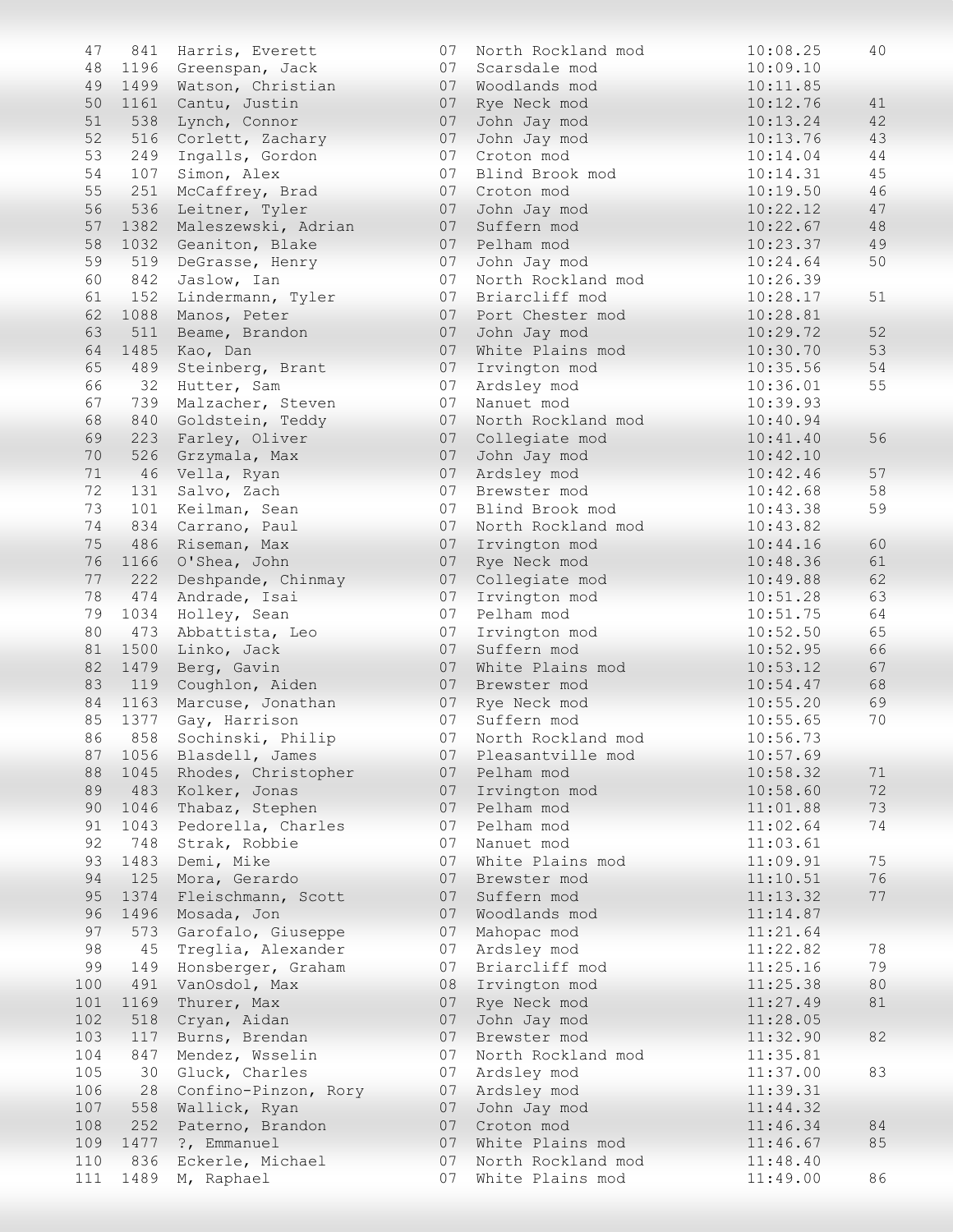| 112 | 1026 | Christensen, Gabe    | 07 | Pelham mod       | 11:50.24 |    |
|-----|------|----------------------|----|------------------|----------|----|
| 113 | 1160 | Bashelsky, Colin     | 07 | Rye Neck mod     | 11:50.84 | 87 |
| 114 | 151  | Josephberg, Danierl  | 07 | Briarcliff mod   | 11:52.17 | 88 |
| 115 | 254  | Scutari, Edison      | 07 | Croton mod       | 11:53.73 | 89 |
| 116 | 1202 | Katcher, Daniel      | 07 | Scarsdale mod    | 12:00.30 |    |
| 117 | 521  | Flynn, Eoin          | 07 | John Jay mod     | 12:01.98 |    |
| 118 | 103  | O'Neil, Aidan        | 07 | Blind Brook mod  | 12:02.69 | 90 |
| 119 | 43   | Ryan, Gavin          | 07 | Ardsley mod      | 12:04.23 |    |
| 120 | 253  | Perton, Jeremy       | 07 | Croton mod       | 12:05.33 | 91 |
| 121 | 479  | Grados, Jack         | 07 | Irvington mod    | 12:06.48 |    |
| 122 | 106  | Saunders, Mitchell   | 07 | Blind Brook mod  | 12:10.86 | 92 |
| 123 | 132  | Tetteh, Josh         | 07 | Brewster mod     | 12:13.27 |    |
| 124 | 109  | Weiss, Alex          | 07 | Blind Brook mod  | 12:17.68 | 93 |
| 125 | 147  | Eaton, James         | 07 | Briarcliff mod   | 12:18.27 | 94 |
| 126 | 576  | Konopka, Luke        | 07 | Mahopac mod      | 12:23.34 |    |
| 127 | 1038 | Lieggi, Nick         | 07 | Pelham mod       | 12:25.78 |    |
| 128 | 44   | Solomon, Max         | 07 | Ardsley mod      | 12:32.98 |    |
| 129 | 1373 | Ferrar, Matthew      | 07 | Suffern mod      | 12:33.18 | 95 |
| 130 | 35   | Leone, Nico          | 07 | Ardsley mod      | 12:33.50 |    |
| 131 | 24   | Arce, Zachary        | 07 | Ardsley mod      | 12:37.93 |    |
| 132 | 1491 | Salon, Mattq         | 07 | White Plains mod | 12:41.53 | 96 |
| 133 | 116  | Bednarczuk, Joe      | 07 | Brewster mod     | 12:45.19 |    |
| 134 | 255  | Sun, Allen           |    | Croton mod       | 12:49.76 |    |
| 135 | 490  | Sullivan, Aidan      | 07 | Irvington mod    | 12:50.82 |    |
| 136 | 481  | Hente, Will          | 07 | Irvington mod    | 12:53.46 |    |
| 137 | 749  | Zalduondo, Timothy   | 07 | Nanuet mod       | 12:54.72 |    |
| 138 | 141  | Arroyo, Chris        | 07 | Briarcliff mod   | 13:10.32 |    |
| 139 | 550  | Schawrtz, Evan       | 07 | John Jay mod     | 13:13.42 |    |
| 140 | 735  | Giridharan, Rohan    | 07 | Nanuet mod       | 13:17.51 |    |
| 141 | 104  | Pariser, Matthew     | 07 | Blind Brook mod  | 13:33.60 | 97 |
| 142 | 31   | Golombeck, Alexander | 07 | Ardsley mod      | 13:45.16 |    |
| 143 | 1041 | O'Beirne, Justin     | 07 | Pelham mod       | 13:45.73 |    |
| 144 | 487  | Schwartz, Oliver     | 07 | Irvington mod    | 13:46.00 |    |
| 145 | 26   | Chen, Baldwin        | 07 | Ardsley mod      | 13:47.27 |    |
| 146 | 1040 | Nordstrom, Dylan     | 07 | Pelham mod       | 13:50.68 |    |
| 147 | 1044 | Plunkett, Sam        | 07 | Pelham mod       | 14:03.89 |    |
| 148 | 156  | Wexler, Jake         | 07 | Briarcliff mod   | 14:05.66 |    |
| 149 | 1204 | Liu, George          | 07 | Scarsdale mod    | 14:10.87 |    |
| 150 | 34   | Kwon, Brandon        | 07 | Ardsley mod      | 15:05.06 |    |
| 151 | 1380 | Hanys, Alex          | 07 | Suffern mod      | 15:07.97 |    |
| 152 | 1164 | McNiff, Luke         | 07 | Rye Neck mod     | 15:51.92 | 98 |

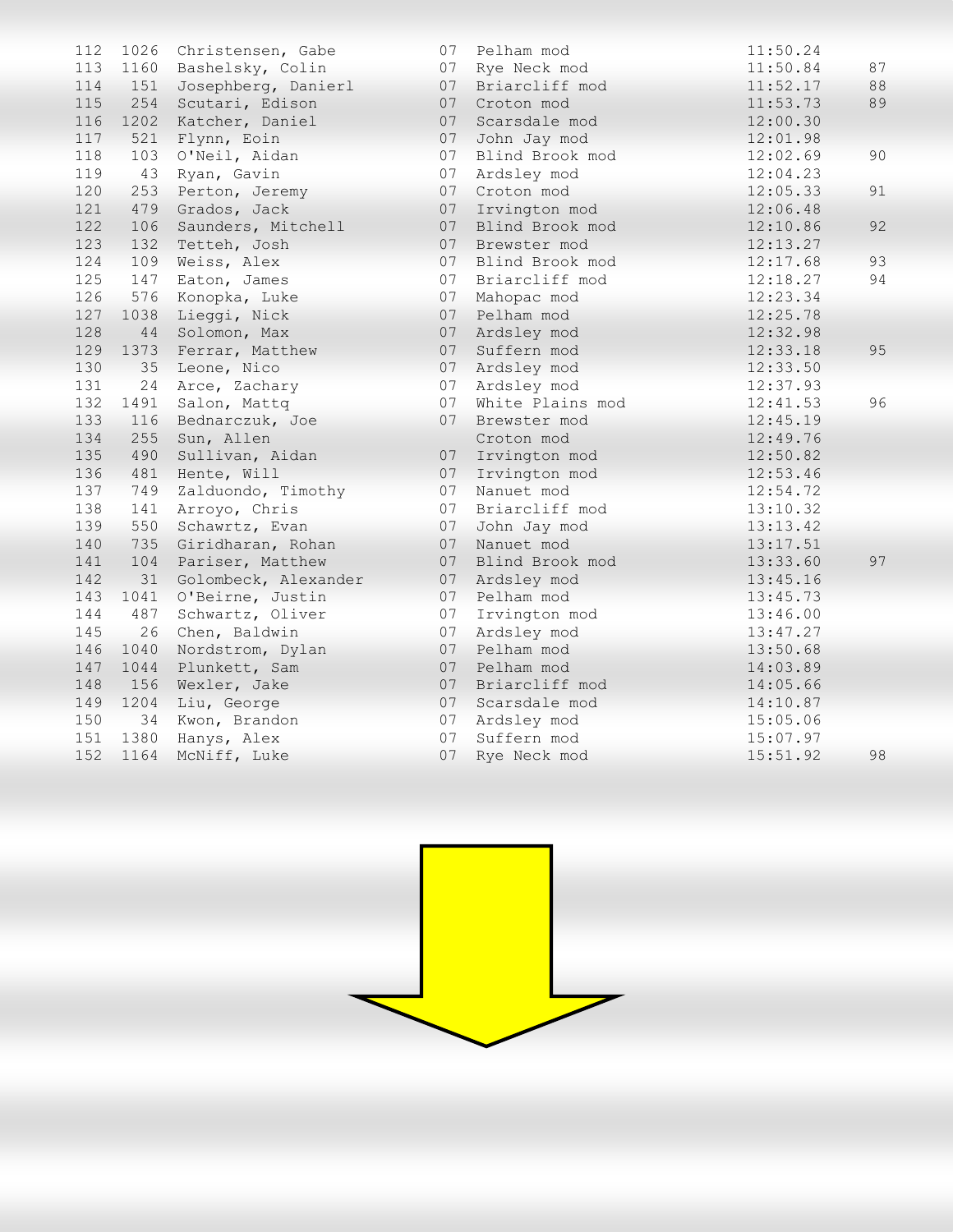Portchester Modified **XC Invitational** 

> **10/17/2014 SUNY Purchase**

Boys 1.5 Mile Run 7th Grade Race #2

|                | PLACE # | <b>NAME</b>              | <b>GRADE</b> | <b>SCHOOL</b>            | <b>TIME</b> |  |
|----------------|---------|--------------------------|--------------|--------------------------|-------------|--|
| 1              |         |                          | 07           |                          | 8:24.80     |  |
| $\mathbf{2}$   |         | 1108 Tompkins, Michael   | 07           | <b>Putnam Valley mod</b> |             |  |
| 3              | 791     | Ryan, Niall              | 08           | New Rochelle mod         | 8:34.93     |  |
|                | 786     | Marine, Tristan          |              | New Rochelle mod         | 8:38.12     |  |
| $\overline{4}$ |         | 955 Chiamprasert, Karsem | 07           | Pearl River mod          | 8:40.39     |  |
| 5              | 606     | Bierman, JonThomas       | 07           | Mamaroneck mod           | 8:42.53     |  |
| 6              | 197     | Hedman, Mack             | 07           | Carmel mod               | 8:47.18     |  |
| 7              | 1151    | Setoguchi, Kenta         | 07           | Rye mod                  | 8:47.51     |  |
| $\,8\,$        |         | 1330 Gonfiantini, Ryan   | 07           | Somers mod               | 8:48.40     |  |
| 9              |         | 423 Ryan, Kyle           | 07           | Hastings mod             | 8:49.00     |  |
| 10             | 460     | Siverio, Sergio          | 07           | Hendrick Hudson mod      | 8:49.63     |  |
| 11             | 337     | Feeley, Ryan             | 07           | Fox Lane mod             | 8:51.62     |  |
| 12             | 415     | Haddock, Clay            | 07           | Hastings mod             | 8:54.93     |  |
| 13             | 962     | Cowie, James             | 07           | Pearl River mod          | 8:56.28     |  |
| 14             | 455     | Porokhim, Alex           | 07           | Hendrick Hudson mod      | 8:57.86     |  |
| 15             |         | 923 Yorke, Conrad        | 07           | Nyack mod                | 8:58.51     |  |
| 16             |         | 198 Lalak, Owen          | 07           | Carmel mod               | 8:59.12     |  |
| 17             |         | 61 Ashraf, Essad         | 07           | Bell mod                 | 9:05.43     |  |
| 18             |         | 1255 Greenfeld, Justin   |              | 07 Seven Bridges mod     | 9:05.78     |  |
| 19             |         | 1105 Porteus, Riley      |              | 07 Putnam Valley mod     | 9:06.01     |  |
| 20             | 1317    | Shaw, Laurence           | 07           | Somers mod               | 9:06.27     |  |
| 21             | 1347    | VanDenmark, Michael      | 07           | Somers mod               | 9:06.72     |  |
| 22             | 992     | Pentimone, Matthew       | 07           | Pearl River mod          | 9:11.15     |  |
| 23             | 917     | Ramundo, Gabriel         | 07           | Nyack mod                | 9:13.04     |  |
| 24             | 690     | Fleming, John            | 07           | MonroeWood mod           | 9:14.33     |  |
| 25             | 705     | Ross, Robert             | 07           | MonroeWood mod           | 9:14.79     |  |
| 26             | 395     | Mehlman, Eric            |              | 07 Harrison mod          | 9:16.66     |  |
| 27             | 983     | McCarvill, Ryan          | 07           | Pearl River mod          | 9:18.94     |  |
| 28             | 1348    | Veltri, Dominic          | 07           | Somers mod               | 9:26.18     |  |
| 29             | 954     | Byman, Luke              | 07           | Pearl River mod          | 9:26.46     |  |
| 30             | 871     | Duffy, Christian         | 07           | North Salem              | 9:28.51     |  |
| 31             | 425     | Zion, Ben                | 07           | Hastings mod             | 9:30.30     |  |
| 32             | 810     | Rice, William            | 07           | New Rochelle mod         | 9:32.30     |  |
| 33             | 809     | Quinones, Luca           | 07           | New Rochelle mod         | 9:32.87     |  |
| 34             | 391     | Homma, Ryotaro           | 07           | Harrison mod             | 9:33.88     |  |
| 35             | 881     | Renda, Ryan              | 07           | North Salem              | 9:34.84     |  |
| 36             | 884     | Smith, Cullen            | 07           | North Salem              | 9:35.64     |  |
| 37             | 1005    | Vilaboy, Matt            | 07           | Pearl River mod          | 9:36.20     |  |
| 38             | 1141    | Montagna, Paul           | 07           | Rye mod                  | 9:37.45     |  |
| 39             | 1261    | Nicklin, Henry           | 07           | Seven Bridges mod        | 9:39.72     |  |
| 40             | 1101    | Franze, Zach             | 07           | Putnam Valley mod        | 9:40.32     |  |
| 41             | 701     | Perricelli, Eric         | 07           | MonroeWood mod           | 9:40.78     |  |
| 42             | 989     | Michaelson, Jack         | 07           | Pearl River mod          | 9:42.29     |  |
| 43             | 1346    | Totoro, Christopher      | 07           | Somers mod               | 9:44.61     |  |
| 44             | 1125    | Girard, Max              | 07           | Rye mod                  | 9:45.15     |  |
| 45             | 344     | Micucci, Zachary         | 07           | Fox Lane mod             | 9:45.49     |  |
| 46             | 449     | Kid, Jack                | 07           | Hendrick Hudson mod      | 9:46.77     |  |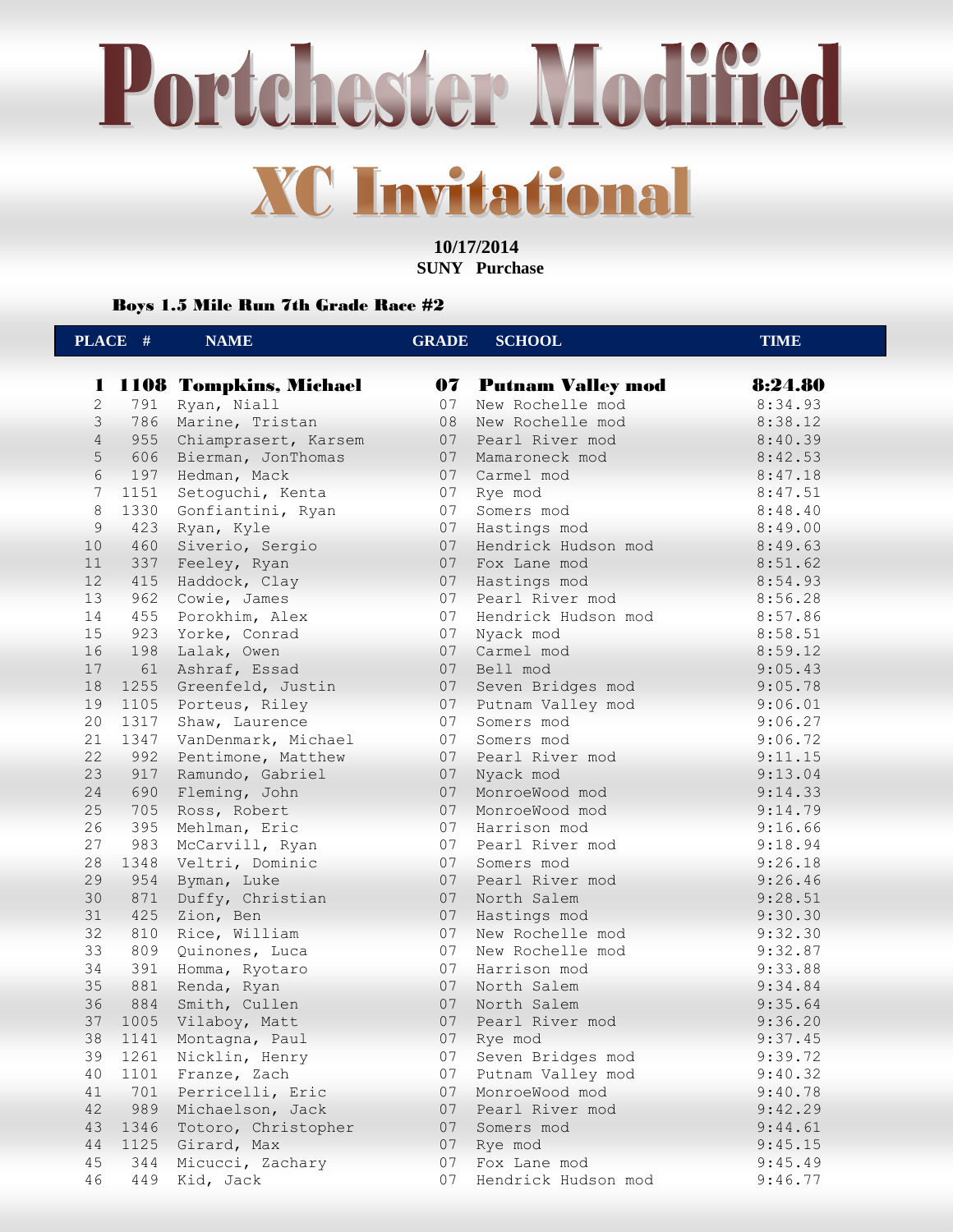| 47       | 885        | Smith, Griffin                      | 07       | North Salem                      | 9:47.74              |
|----------|------------|-------------------------------------|----------|----------------------------------|----------------------|
| 48       |            | 439 Aaronson, Eli                   | 07       | Hendrick Hudson mod              | 9:48.96              |
| 49       | 709        | Villanueva, Nicholas                | 07       | MonroeWood mod                   | 9:49.33              |
| 50       | 1350       | Wainer, Austin                      | 07       | Somers mod                       | 9:51.21              |
| 51       | 70         | Foote, Nathan                       | 07       | Bell mod                         | 9:52.20              |
| 52       | 387        | Goble, Kai                          | 07       | Harrison mod                     | 9:53.76              |
| 53       | 1246       | Baretz, Brian                       | 07       | Seven Bridges mod                | 9:54.64              |
| 54       | 1085       | Davis, Cameron                      | 07       | Port Chester mod                 | 9:56.03              |
| 55       | 1096       | Bubbico, Frank                      | 07       | Putnam Valley mod                | 9:58.80              |
| 56       | 915        | Paul, Michael                       | 07       | Nyack mod                        | 10:00.62             |
| 57       | 211        | Rubin, Zach                         | 07       | Carmel mod                       | 10:01.97             |
| 58       | 1104       | Keesler, Paul                       | 07       | Putnam Valley mod                | 10:02.71             |
| 59       | 921        | Williams, Nazir                     | 07       | Nyack mod                        | 10:04.41             |
| 60       | 413        | Grossman, Alex                      | 07       | Hastings mod                     | 10:04.82             |
| 61       | 334        | Boruraev, Sasha                     | 07       | Fox Lane mod                     | 10:05.02             |
| 62       | 876        | Lange, Eric                         | 07       | North Salem                      | 10:05.19             |
| 63       | 75         | Herzner, Justin                     | 07       | Bell mod                         | 10:09.97             |
| 64       | 812        | Rosado, Nicolas                     | 07       | New Rochelle mod                 | 10:10.69             |
| 65       | 286        | Kang, Joongoo                       | 07       | Edgemont mod                     | 10:11.08             |
| 66       | 811        | Rivel, Noah                         | 08       | New Rochelle mod                 | 10:11.25             |
| 67       | 1129       | Karmilowitz, Michael                | 07       | Rye mod                          | 10:11.81             |
| 68       | 388        | Gomez-Tagle, Alan                   | 07       | Harrison mod                     | 10:14.41             |
| 69       | 447        | Herman, Beckett                     | 07       | Hendrick Hudson mod              | 10:16.20             |
| 70       | 874        | James, Henry                        | 07       | North Salem                      | 10:16.77             |
| 71       | 797        | Cas, Shane                          | 07       | New Rochelle mod                 | 10:17.67             |
| 72       | 909        | Gates, Benjamin                     | 07       | Nyack mod                        | 10:18.27             |
| 73       | 868        | Dearborn, Aidan                     | 07       | North Salem                      | 10:21.36             |
| 74       | 309        | Daly, Keiran                        | 07       | Festa mod                        | 10:21.78             |
| 75       | 1338       | Paone, Francesco                    | 07       | Somers mod                       | 10:21.96             |
| 76       | 698        | Neubauer, Owen                      | 07       | MonroeWood mod                   | 10:23.79             |
| 77<br>78 | 886        | Smith, Trevor                       | 07<br>07 | North Salem                      | 10:24.03             |
| 79       | 336<br>692 | Dillon, Alan                        | 07       | Fox Lane mod                     | 10:24.93             |
| 80       | 165        | Garista, Kevin                      | 07       | MonroeWood mod<br>Bronxville mod | 10:26.17<br>10:26.39 |
| 81       | 866        | Yimmer, Emmanuel<br>Chefalas, Chris | 07       | North Salem                      | 10:27.26             |
| 82       | 799        | Dente, Nicholas                     | 07       | New Rochelle mod                 | 10:28.68             |
| 83       | 1437       | Difalco, Daniel                     | 07       | Valhalla mod                     | 10:29.01             |
| 84       | 1251       | Damon, Jeremy                       | 07       | Seven Bridges mod                | 10:29.47             |
| 85       | 817        | Vergara, Drake                      | 07       | New Rochelle mod                 | 10:29.72             |
|          |            | 86 1266 Xiang, Alec                 | 07       | Seven Bridges mod                | 10:30.30             |
| 87       |            | 1416 Noonan, Michael                | 07       | Tappan Zee mod                   | 10:30.64             |
| 88       |            | 317 Hwang, Jinhyun                  | 08       | Festa mod                        | 10:32.74             |
| 89       | 404        | Tachibbana, Hirto                   | 07       | Harrison mod                     | 10:33.07             |
| 90       | 289        | Sidhwani, Dhruv                     | 08       | Edgemont mod                     | 10:34.27             |
| 91       | 1329       | Goldberg, Ethan                     | 07       | Somers mod                       | 10:35.20             |
| 92       | 420        | Mcallister, Kassa                   | 07       | Hastings mod                     | 10:35.84             |
| 93       | 354        | Weise, Campbell                     | 07       | Fox Lane mod                     | 10:36.25             |
| 94       | 448        | Hornbarger, Cameron                 | 07       | Hendrick Hudson mod              | 10:36.43             |
| 95       | 340        | Freeman, Patrick                    | 07       | Fox Lane mod                     | 10:36.85             |
| 96       | 412        | Finkelstein, Oliver                 | 07       | Hastings mod                     | 10:37.65             |
| 97       | 351        | Sessa, Marc                         | 07       | Fox Lane mod                     | 10:38.05             |
| 98       | 711        | Wallace, Eric                       | 07       | MonroeWood mod                   | 10:38.28             |
| 99       | 333        | Barone, Jack                        | 07       | Fox Lane mod                     | 10:38.52             |
| 100      | 335        | Chase, Jaak                         | 07       | Fox Lane mod                     | 10:38.74             |
| 101      | 1403       | Bourne, Ty                          | 07       | Tappan Zee mod                   | 10:38.95             |
| 102      | 416        | Joergon, Griffin                    | 07       | Hastings mod                     | 10:39.18             |
| 103      | 381        | Brown, Davin                        | 07       | Harrison mod                     | 10:40.60             |
| 104      | 625        | Karas, Nathan                       | 07       | Mamaroneck mod                   | 10:41.58             |
| 105      | 870        | Dooley, Kieran                      | 07       | North Salem                      | 10:43.34             |
| 106      | 1148       | Repetto, Kellan                     | 07       | Rye mod                          | 10:43.79             |
| 107      | 1468       | Levitt, Caleb                       | 07       | Westlake mod                     | 10:44.05             |
| 108      | 342        | Manning, Jack                       | 07       | Fox Lane mod                     | 10:44.32             |
| 109      | 1098       | Croin, Finbar                       | 07       | Putnam Valley mod                | 10:47.78             |
| 110      | 283        | Goldrich, Maxwell                   | 07       | Edgemont mod                     | 10:49.14             |
| 111      | 1249       | Clendenin, Owen                     | 07       | Seven Bridges mod                | 10:50.81             |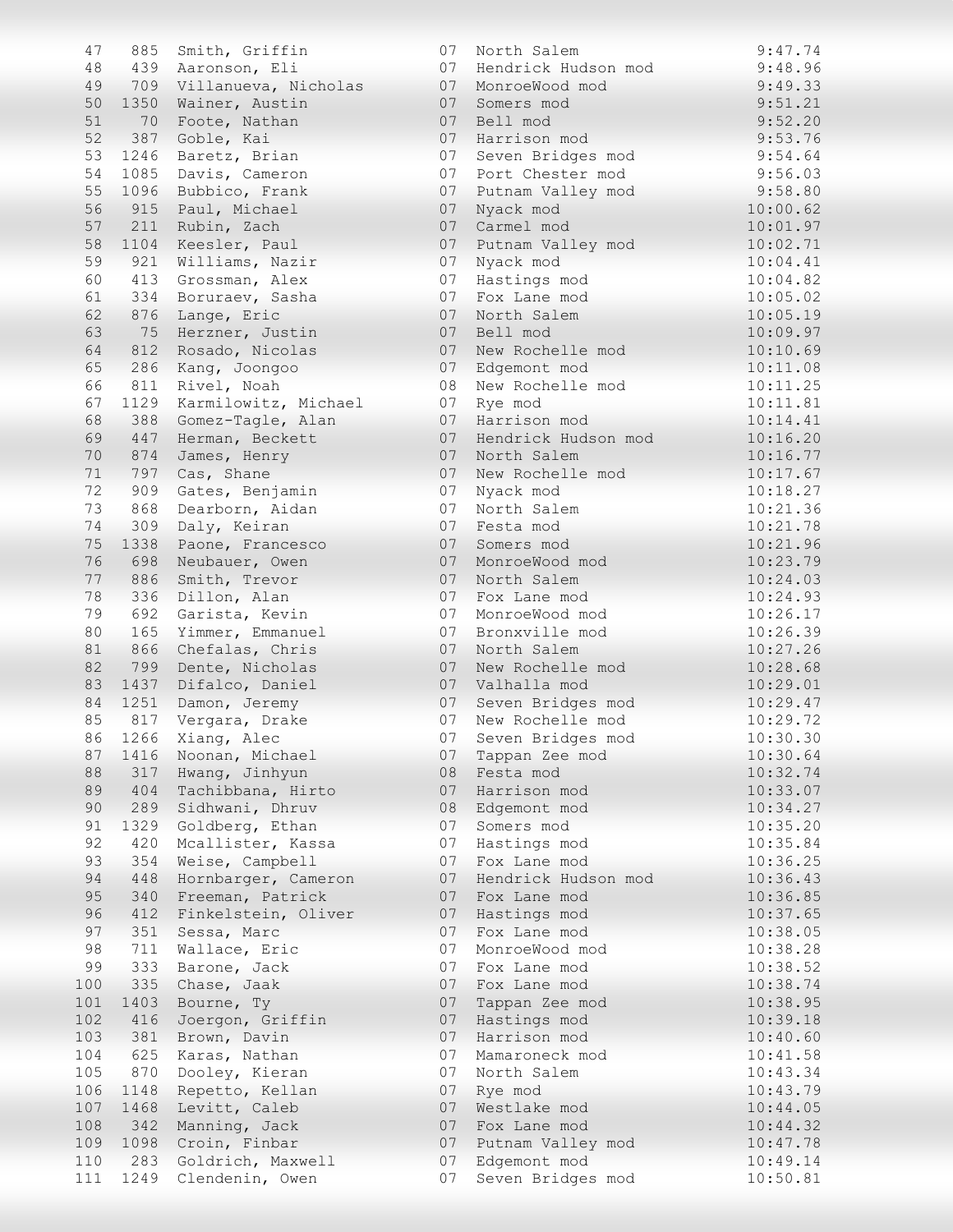| 112 | 1144     | Nakasturo, Fukutaro   | 07 | Rye mod             | 10:51.50 |
|-----|----------|-----------------------|----|---------------------|----------|
| 113 |          | 910 Gordon, Denzel    | 07 | Nyack mod           | 10:53.16 |
| 114 |          | 908 Evans, Keshawn    | 07 | Nyack mod           | 10:54.38 |
| 115 | 1132     | Kubo, Hayato          | 07 | Rye mod             | 10:54.75 |
| 116 | 710      | Wallace, Aiden        | 07 | MonroeWood mod      | 10:56.03 |
| 117 | 1147     | Pauweis, Stanis       | 07 | Rye mod             | 10:56.73 |
| 118 |          |                       | 07 |                     | 10:57.56 |
|     | 1149     | Ross, Graham          |    | Rye mod             |          |
| 119 | 1106     | Rein, Eric            | 07 | Putnam Valley mod   | 10:59.38 |
| 120 | 348      | Plumb, Peter          | 07 | Fox Lane mod        | 11:00.27 |
| 121 | 1259     | Miller, Jacob         | 07 | Seven Bridges mod   | 11:02.83 |
| 122 | 1469     | McCormack, Kieran     | 07 | Westlake mod        | 11:03.38 |
| 123 | 265      | Lawler, Dylan         | 07 | Dover mod           | 11:05.26 |
| 124 | 1091     | Wilczewski, Alex      | 07 | Port Chester mod    | 11:05.90 |
| 125 | 210      | Rosaforte, Mike       | 07 | Carmel mod          | 11:09.81 |
| 126 | 907      | DeBlasio, Tommy       | 07 | Nyack mod           | 11:11.13 |
| 127 | 1100     | Fowler, Jaycen        | 07 | Putnam Valley mod   | 11:12.15 |
| 128 | 1474     | Villucci, Christopher | 07 | Westlake mod        | 11:12.86 |
| 129 | 417      | Joergon, Jude         | 07 | Hastings mod        | 11:14.54 |
| 130 | 379      | Blefifuss, Michael    | 07 | Harrison mod        | 11:16.51 |
|     |          |                       |    |                     |          |
| 131 | 1146     | Owen, Connor          | 07 | Rye mod             | 11:16.78 |
| 132 | 325      | Rowan, Seamus         | 07 | Festa mod           | 11:17.02 |
| 133 | 394      | Mclaughlin, Brett     | 07 | Harrison mod        | 11:18.84 |
| 134 | 883      | Sandbank, Quinn       | 07 | North Salem         | 11:19.16 |
| 135 | 872      | Guan, Albert          | 07 | North Salem         | 11:20.23 |
| 136 | 355      | West, Jackson         | 07 | Fox Lane mod        | 11:21.52 |
| 137 | 994      | Quinn, Eoin           | 07 | Pearl River mod     | 11:22.62 |
| 138 | 346      | Pence, William        | 07 | Fox Lane mod        | 11:23.07 |
| 139 | 534      | Junquera, Alex        | 07 | John Jay mod        | 11:25.40 |
| 140 | 801      | Frey, Trevor          | 07 | New Rochelle mod    | 11:25.92 |
| 141 | 461      | Stabullas, Brian      | 07 | Hendrick Hudson mod | 11:26.98 |
| 142 | 1331     |                       | 07 |                     | 11:29.19 |
|     |          | Hannan, Jack          | 07 | Somers mod          |          |
| 143 | 307      | Abraham, Jacob        |    | Festa mod           | 11:30.98 |
| 144 | 918      | Rigor, Mason          | 07 | Nyack mod           | 11:32.68 |
| 145 | 914      | Murrell, Isaac        | 07 | Nyack mod           | 11:33.71 |
| 146 | 350      | Sannino, Dominick     | 07 | Fox Lane mod        | 11:34.60 |
| 147 | 802      | Fullerton, Thomas     | 07 | New Rochelle mod    | 11:34.85 |
| 148 | 1451     | Wise, Marlin          | 07 | Valhalla mod        | 11:35.13 |
| 149 | 288      | Navarro, Jack         | 07 | Edgemont mod        | 11:38.96 |
| 150 | 875      | Kugler, Tyler         | 07 | North Salem         | 11:40.44 |
|     | 151 1504 | Flynn, Teddy          | 7  | Hastings mod        | 11:45.14 |
| 152 |          | 804 Golden, Seth      | 07 | New Rochelle mod    | 11:46.42 |
| 153 |          | 347 Pinchot, Jack     | 07 | Fox Lane mod        | 11:47.10 |
| 154 | 1107     | Smith, Zach           | 07 | Putnam Valley mod   | 11:47.63 |
| 155 |          | 446 Greiner, Mike     | 07 | Hendrick Hudson mod | 11:48.96 |
| 156 |          | 339 Franciamore, Alex | 07 | Fox Lane mod        | 11:51.76 |
|     |          |                       |    |                     |          |
| 157 | 873      | Herlihy, Steven       | 07 | North Salem         | 11:52.63 |
| 158 | 414      | Grossman, Josh        | 07 | Hastings mod        | 11:54.90 |
| 159 | 268      | Svrcek, Luke          | 07 | Dover mod           | 11:57.91 |
| 160 |          | 1332 Huber, Michael   | 07 | Somers mod          | 11:59.17 |
| 161 |          | 1339 Reimann, Matthew | 07 | Somers mod          | 11:59.89 |
| 162 |          | 1411 Hynes, James     | 07 | Tappan Zee mod      | 12:00.92 |
| 163 |          | 206 Pregno, Anthony   | 07 | Carmel mod          | 12:02.03 |
| 164 | 1102     | Hartnett, Patrick     | 07 | Putnam Valley mod   | 12:03.29 |
| 165 |          | 1337 Palmer, Max      | 07 | Somers mod          | 12:09.80 |
| 166 | 1131     | Kraut, Paul           | 07 | Rye mod             | 12:13.25 |
| 167 | 990      | MiKienan, Frankie     | 07 | Pearl River mod     | 12:13.95 |
| 168 | 1413     | Malora, Devon         | 07 | Tappan Zee mod      | 12:15.61 |
| 169 | 62       | Chen, Bjorn           | 07 | Bell mod            | 12:16.38 |
|     |          |                       |    |                     |          |
| 170 | 803      | Gilmartin, Dorian     | 07 | New Rochelle mod    | 12:19.62 |
| 171 | 1438     | Faller, Robert        | 07 | Valhalla mod        | 12:25.08 |
| 172 | 451      | Lee, Eric             | 07 | Hendrick Hudson mod | 12:26.36 |
| 173 | 341      | Love, Jeffrey         | 07 | Fox Lane mod        | 12:28.10 |
| 174 |          | 1465 Dearborn, Aaron  | 07 | Westlake mod        | 12:28.28 |
| 175 | 815      | Stewart, Brian        | 07 | New Rochelle mod    | 12:33.16 |
| 176 | 418      | Johnson, Samuel       | 08 | Hastings mod        | 12:37.06 |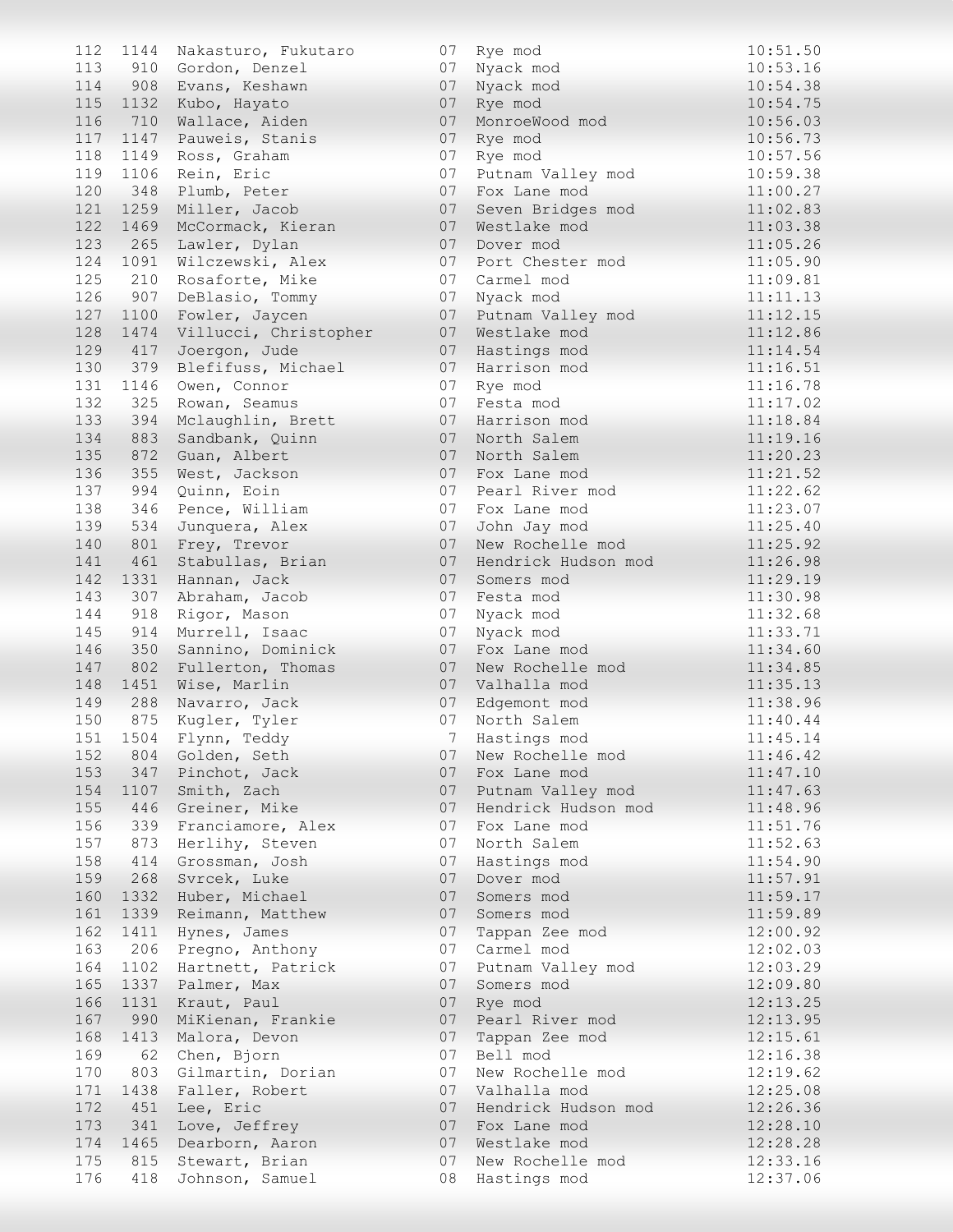| 177 | 442  | Barry, Peter       | 08              | Hendrick Hudson mod | 12:39.09 |
|-----|------|--------------------|-----------------|---------------------|----------|
| 178 | 353  | Sheen, Max         | 07              | Fox Lane mod        | 12:45.96 |
| 179 | 1506 | McCormack, Daniel  | 7               | Westlake mod        | 12:47.55 |
| 180 | 965  | Dua, Alexander     | 07              | Pearl River mod     | 12:49.56 |
| 181 | 864  | Aversano, Jon      | 07              | North Salem         | 13:08.28 |
| 182 | 1450 | Urgiles, Christian | 08              | Valhalla mod        | 13:18.83 |
| 183 | 1417 | O'Donnell, Jack    | 07              | Tappan Zee mod      | 13:22.19 |
| 184 | 1090 | Sileo, Lucas       | 07              | Port Chester mod    | 13:23.48 |
| 185 | 1415 | Noonan, Liam       | 07              | Tappan Zee mod      | 13:31.35 |
| 186 | 1508 | Amilcar, Vladimir  | $7\phantom{.0}$ | Valhalla mod        | 13:39.90 |
| 187 | 814  | Schlamkowitz, Jack | 07              | New Rochelle mod    | 13:58.15 |
| 188 | 314  | Gloskin, Scott     | 07              | Festa mod           | 14:20.77 |
| 189 | 527  | Henshaw, Carter    | 07              | John Jay mod        | 14:33.79 |
| 190 | 440  | Abraham, Will      | 07              | Hendrick Hudson mod | 14:36.24 |
| 191 | 800  | DiSalvo, Aidan     | 08              | New Rochelle mod    | 14:37.49 |
| 192 | 1328 | Formisano, Stephen | 07              | Somers mod          | 15:12.70 |
| 193 | 207  | Purr, James        | 07              | Carmel mod          | 15:17.49 |
| 194 | 382  | Cacchione, Evan    | 07              | Harrison mod        | 15:54.63 |
| 195 | 389  | Gropper, Shai      | 07              | Harrison mod        | 16:00.06 |
| 196 | 338  | Florio, Matt       | 07              | Fox Lane mod        | 16:28.37 |
| 197 | 1436 | Castro, David      | 07              | Valhalla mod        | 16:43.72 |
| 198 | 1442 | Minerva, Andrew    | 08              | Valhalla mod        | 16:44.37 |
| 199 | 1507 | Venturini, Matthew | 7               | Westlake mod        | 16:44.37 |
|     |      |                    |                 |                     |          |



## Portchester Modified

**XC Invitational** 

**10/17/2014 SUNY Purchase** 

## Boys 1.5 Mile Run 8th Grade Race #1

| PLACE #     |      | <b>NAME</b>           | <b>GRADE</b> | <b>SCHOOL</b>       | <b>TIME</b> |                |
|-------------|------|-----------------------|--------------|---------------------|-------------|----------------|
|             |      |                       |              |                     | 7:46.65     | -1             |
|             |      | 1 1155 Twyman, Skyler |              | 08 Rye mod          |             |                |
| $2^{\circ}$ | 445  | Dwyer, Ryan           | 08           | Hendrick Hudson mod | 7:59.53     | $\overline{2}$ |
| 3           | 1154 | Takatsu, Rick         | 08           | Rye mod             | 7:59.95     | 3              |
| 4           | 267  | Pakrad, Kevin         | 08           | Dover mod           | 8:02.93     |                |
| $5 -$       | 904  | Amick, Sam            | 08           | Nyack mod           | 8:04.46     | $\overline{4}$ |
| 6           | 1351 | Ward-Willis, Chris    | 08           | Somers mod          | 8:09.42     | 5              |
|             | 444  | Dumitru, Aiden        | 08           | Hendrick Hudson mod | 8:11.27     | 6              |
| 8           | 839  | Gleaton, Christopher  | 08           | North Rockland mod  | 8:12.43     | 7              |
| 9           | 443  | Bryce, Caffrey        | 08           | Hendrick Hudson mod | 8:14.40     | 8              |
| 10          | 846  | Mata, Oscar           | 08           | North Rockland mod  | 8:17.42     | 9              |
| 11          | 224  | Hard, Clay            | 08           | Collegiate mod      | 8:20.28     |                |
| 12          | 201  | O'Rourke, Tommy       | 08           | Carmel mod          | 8:24.63     | 10             |
| 13          | 366  | Olson, Henry          | 08           | Green Meadow mod    | 8:26.41     |                |
| 14          | 195  | Chardavoyne, Peter    | 08           | Carmel mod          | 8:31.53     | 11             |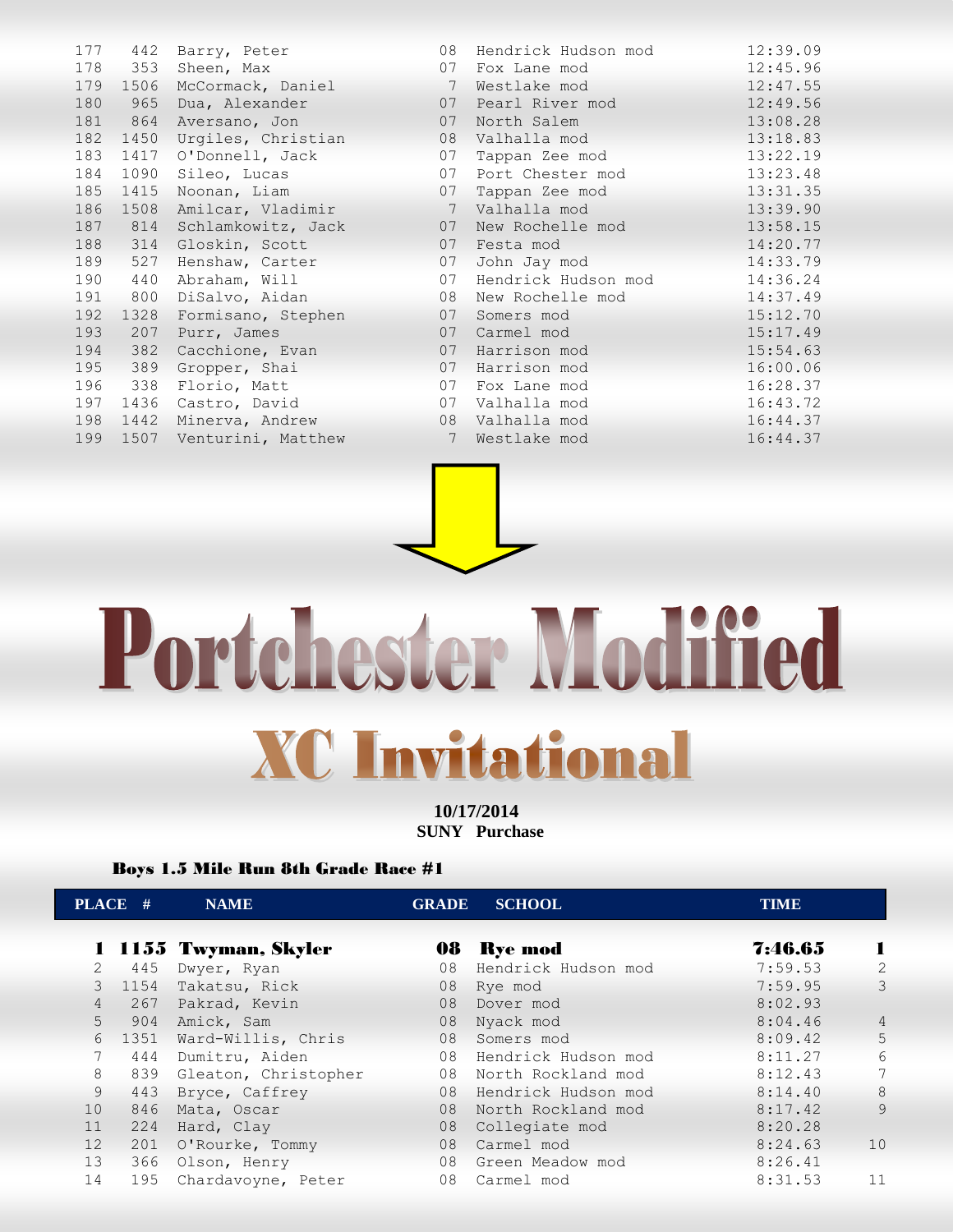| 15 | 1153 | Smith, Phillip           | 08 | Rye mod             | 8:36.35  | 12 |
|----|------|--------------------------|----|---------------------|----------|----|
| 16 |      | 1283 Kudla, Louis        | 08 | Sleepy Hollow mod   | 8:40.51  | 13 |
| 17 |      | 1139 Matsuo, Kaiki       | 08 | Rye mod             | 8:40.71  | 14 |
| 18 | 922  | Wishner, Derek           | 08 | Nyack mod           | 8:42.68  | 15 |
| 19 | 844  | LaBarbera, Joseph        | 08 | North Rockland mod  | 8:45.92  | 16 |
| 20 | 835  | Curtis, Ryan             | 08 | North Rockland mod  | 8:47.19  | 17 |
| 21 |      |                          | 08 | Somers mod          | 8:48.01  | 18 |
| 22 | 1326 | Creighton, Jack          |    |                     |          | 19 |
|    | 1285 | Pak, Oscar               | 08 | Sleepy Hollow mod   | 8:48.42  |    |
| 23 | 1323 | Alteri, Michael          | 08 | Somers mod          | 8:49.63  | 20 |
| 24 |      | 1213 Stoddard, Lucas     | 08 | Scarsdale mod       | 8:49.86  | 21 |
| 25 |      | 1327 Foley, Aidan        | 08 | Somers mod          | 8:51.41  | 22 |
| 26 | 1484 | Furry, Jacob             | 08 | White Plains mod    | 8:53.14  | 23 |
| 27 |      | 175 Kaminer, Grayson     | 08 | Byram Hills         | 8:54.08  | 24 |
| 28 | 1145 | Neave, Jack              | 08 | Rye mod             | 8:55.49  | 25 |
| 29 |      | 1379 Hamilton, Henry     | 08 | Suffern mod         | 8:55.75  | 26 |
| 30 | 1335 | Muldoon, Dillon          | 08 | Somers mod          | 8:56.01  | 27 |
| 31 | 1352 | Weis, Jaspn              | 08 | Somers mod          | 8:56.33  | 28 |
| 32 | 1192 | Brady, George            | 08 | Scarsdale mod       | 8:57.66  | 29 |
|    |      |                          |    |                     |          |    |
| 33 |      | 1281 Green, Brendan      | 08 | Sleepy Hollow mod   | 8:58.66  | 30 |
| 34 | 512  | Buscema, Brandon         | 08 | John Jay mod        | 8:59.27  | 31 |
| 35 |      | 1369 Czerwinski, Thomas  | 08 | Suffern mod         | 8:59.80  | 32 |
| 36 |      | 1143 Mosher, Owen        | 08 | Rye mod             | 9:00.00  | 33 |
| 37 |      | 233 Youngwood, Benjamin  | 08 | Collegiate mod      | 9:01.72  |    |
| 38 | 217  | Velez, Anthony           | 08 | Carmel mod          | 9:03.53  | 34 |
| 39 | 912  | Mars, Sean               | 08 | Nyack mod           | 9:04.57  | 35 |
| 40 | 230  | Miyasaka, Matthew        | 08 | Collegiate mod      | 9:08.16  |    |
| 41 | 850  | Pena, Emmanuel           | 08 | North Rockland mod  | 9:08.39  | 36 |
| 42 | 1372 |                          | 08 | Suffern mod         | 9:10.91  | 37 |
|    |      | Fernandez, Aaron         |    |                     |          |    |
| 43 | 1201 | Jacobson, Eric           | 08 | Scarsdale mod       | 9:13.18  | 38 |
| 44 | 549  | Rukaniec, Mackenzie      | 08 | John Jay mod        | 9:15.06  | 39 |
| 45 | 1140 | Monahan, Tommy           | 08 | Rye mod             | 9:17.27  | 40 |
| 46 | 1345 | Tetro, Josh              | 08 | Somers mod          | 9:17.71  | 41 |
| 47 | 1340 | Sanz, Noah               | 08 | Somers mod          | 9:18.27  |    |
| 48 |      | 1199 Hoexter, Zach       | 08 | Scarsdale mod       | 9:19.55  | 42 |
| 49 |      | 1383 Munitz, Daniel      | 08 | Suffern mod         | 9:21.21  | 43 |
| 50 | 861  | Wisdom, Deondre          | 08 | North Rockland mod  | 9:21.57  | 44 |
| 51 |      | 796 Carter, Mathew       | 07 | New Rochelle mod    | 9:25.35  | 45 |
| 52 |      | 1492 Scl, Andrew         | 08 | White Plains mod    | 9:26.64  | 46 |
| 53 | 860  | Vong, Matthew            | 08 | North Rockland mod  | 9:27.82  | 47 |
|    |      |                          |    |                     | 9:28.40  | 48 |
| 54 |      | 514 Comstock, Ryan       |    | 08 John Jay mod     |          |    |
| 55 |      | 859 Touhey, Eric         | 08 | North Rockland mod  | 9:28.78  |    |
| 56 |      | 1133 Kuster, Ben         | 08 | Rye mod             | 9:28.99  |    |
| 57 | 1334 | McCormack, Tinothy       | 08 | Somers mod          | 9:29.45  |    |
| 58 | 559  | Wiatric, Ian             | 08 | John Jay mod        | 9:30.32  | 49 |
| 59 | 193  | Anaya, Matt              | 08 | Carmel mod          | 9:33.02  | 50 |
| 60 | 1384 | Peterson, Chris          | 08 | Suffern mod         | 9:34.56  | 51 |
| 61 |      | 1390 Sharma, Sunny       | 08 | Suffern mod         | 9:40.67  | 52 |
| 62 | 1480 | Brower, Sam              | 08 | White Plains mod    | 9:42.34  | 53 |
| 63 |      | 1385 Reichner, Matthew   | 08 | Suffern mod         | 9:42.94  | 54 |
|    |      |                          |    |                     |          |    |
| 64 |      | 1286 Quinn-Ray, Connor   | 08 | Sleepy Hollow mod   | 9:45.42  | 55 |
| 65 | 177  | Schwam, Jonah            | 08 | Byram Hills         | 9:47.69  | 56 |
| 66 | 1128 | Johnson, Benjamin        | 08 | Rye mod             | 9:48.30  |    |
| 67 | 1391 | Tamburro, Kyle           | 08 | Suffern mod         | 9:49.16  |    |
| 68 | 1142 | Moore, Henry             | 08 | Rye mod             | 9:53.69  |    |
| 69 | 74   | Hamroff, Samuel          | 08 | Bell mod            | 9:53.89  | 57 |
| 70 |      | 42 Rivera, Damian        |    | 08 Ardsley mod      | 9:55.98  |    |
| 71 |      | 1135 Lawrence, Christian |    | 08 Rye mod          | 9:56.33  |    |
| 72 |      | 199 Mirchin, Brian       | 08 | Carmel mod          | 9:59.86  | 58 |
| 73 | 1501 | Codispoti, Andy          | 08 | Suffern mod         | 10:00.51 |    |
|    |      |                          |    |                     |          |    |
| 74 |      | 1127 Howard, Anatoly     | 08 | Rye mod             | 10:01.30 |    |
| 75 | 1381 | Hirschman, Drew          | 08 | Suffern mod         | 10:01.72 |    |
| 76 | 200  | Oakley, Andrew           | 08 | Carmel mod          | 10:02.70 | 59 |
| 77 | 1481 | Ch, Andrew               | 07 | White Plains mod    | 10:04.38 | 60 |
| 78 | 36   | Maggio, Paul             |    | 08 Ardsley mod      | 10:07.27 |    |
| 79 |      | 1487 Kona, Lucas         |    | 08 White Plains mod | 10:08.15 | 61 |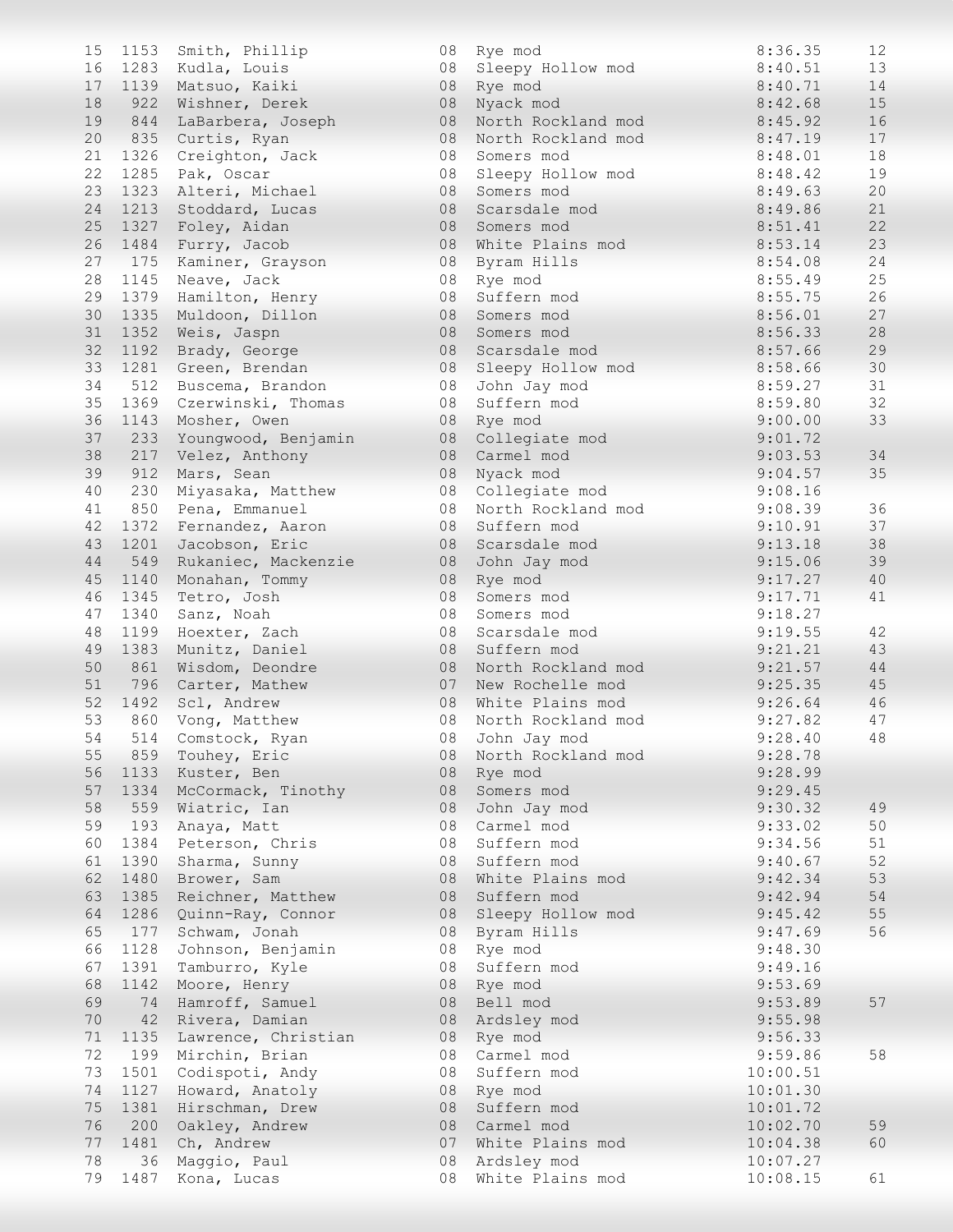| 80  | 556      | Tabs, Jacob             | 08 | John Jay mod        | 10:08.99 | 62 |
|-----|----------|-------------------------|----|---------------------|----------|----|
| 81  |          | 1278 Allendorf, James   | 08 | Sleepy Hollow mod   | 10:10.30 | 63 |
| 82  |          | 196 Harrison, Jeremy    | 08 | Carmel mod          | 10:10.56 | 64 |
| 83  | 855      | Rugg, Gus               | 08 | North Rockland mod  | 10:11.28 |    |
| 84  | 176      | Perez, Pietro           | 08 | Byram Hills         | 10:12.43 | 65 |
| 85  | 848      | O'Leary, Kevin          | 08 | North Rockland mod  | 10:14.59 |    |
| 86  | 1121     | Donovan, Tommy          | 08 | Rye mod             | 10:14.87 |    |
| 87  | 264      | Cardwell, Ross          | 08 | Dover mod           | 10:16.37 |    |
| 88  | 1136     | Luci, Jason             | 08 | Rye mod             | 10:16.57 |    |
| 89  | 1284     | Moriarty, Christopher   | 08 | Sleepy Hollow mod   | 10:16.91 | 66 |
| 90  | 1486     | Kohl, Ben               | 08 | White Plains mod    | 10:17.37 | 67 |
| 91  | 457      | Schembari, Brandon      | 08 | Hendrick Hudson mod | 10:17.88 | 68 |
| 92  | 1137     | Maloney, Connor         | 08 | Rye mod             | 10:19.46 |    |
| 93  | 65       | Crawford, Danylo        | 08 | Bell mod            | 10:19.77 | 69 |
| 94  | 1387     | Seif, Robert            | 08 | Suffern mod         | 10:20.04 |    |
| 95  | 450      | Lee, Alexander          | 08 | Hendrick Hudson mod | 10:20.27 | 70 |
| 96  | 1371     | Eisberg, Sam            | 08 | Suffern mod         | 10:20.53 |    |
| 97  | 818      |                         | 08 | New Rochelle mod    | 10:22.74 | 71 |
| 98  | 843      | Vergara, Gavin          | 07 |                     |          |    |
|     |          | Kerrigan, Douglas       |    | North Rockland mod  | 10:27.27 |    |
| 99  | 227      | Lessing, Alec           | 08 | Collegiate mod      | 10:27.59 |    |
| 100 | 84       | Putnam, William Reed    | 08 | Bell mod            | 10:31.03 | 72 |
| 101 | 66       | Curtis, Liam            | 08 | Bell mod            | 10:31.18 | 73 |
| 102 | 173      | Geller, Dylan           | 08 | Byram Hills         | 10:37.65 | 74 |
| 103 | 1336     | Odonough, Conor         | 08 | Somers mod          | 10:40.78 |    |
| 104 | 1123     | Flaherty, Thomas        | 08 | Rye mod             | 10:41.87 |    |
| 105 | 215      | Spadaro, Jorge          | 08 | Carmel mod          | 10:46.24 |    |
| 106 | 174      | Gordon, Luke            | 08 | Byram Hills         | 10:46.46 | 75 |
| 107 | 459      | Sherpa, Yonga           | 08 | Hendrick Hudson mod | 10:52.95 | 76 |
| 108 | 509      | Amin, Akshay            | 08 | John Jay mod        | 10:56.59 | 77 |
| 109 | 525      | Gordan, Issac           | 07 | John Jay mod        | 10:58.62 | 78 |
| 110 | 1375     | Francois, Karl          | 08 | Suffern mod         | 11:02.07 |    |
| 111 | 169      | Cigale, Daniel          | 08 | Byram Hills         | 11:03.00 | 79 |
| 112 | 811      | Rivel, Noah             | 08 | New Rochelle mod    | 11:04.54 | 80 |
| 113 | 1282     | Kharem, Liam            | 08 | Sleepy Hollow mod   | 11:06.10 | 81 |
| 114 | 1263     | Schrock, Carson         | 08 | Seven Bridges mod   | 11:07.72 |    |
| 115 |          | 453 McDowell, Alexander | 08 | Hendrick Hudson mod | 11:08.42 | 82 |
| 116 | 1368     | Anderman, Kyle          | 08 | Suffern mod         | 11:08.72 |    |
| 117 | 456      | Rossi, Kenneth          | 08 | Hendrick Hudson mod | 11:12.26 |    |
| 118 | 1198     | Gupta, Jay              | 08 | Scarsdale mod       | 11:14.15 | 83 |
|     | 119 1218 | Zhao, Max               | 08 | Scarsdale mod       | 11:16.04 | 84 |
| 120 | 1493     | Weil, Aaron             | 08 | White Plains mod    | 11:17.75 | 85 |
| 121 |          | 1510 Bird, Eric         | 8  | Sleepy Hollow mod   | 11:18.15 |    |
| 122 | 205      | Pinerio, Kevin          | 08 | Carmel mod          | 11:21.36 |    |
| 123 | 544      | Nelson, Jack            | 08 | John Jay mod        | 11:21.81 |    |
| 124 | 71       | Goldstein, Jeremy       | 08 | Bell mod            | 11:22.09 | 86 |
| 125 | 520      | Elkins, Liam            | 08 | John Jay mod        | 11:22.89 |    |
| 126 | 1205     | Lowery, Frederick       | 08 | Scarsdale mod       | 11:24.00 | 87 |
| 127 | 906      | Chung, Jackson          | 08 | Nyack mod           | 11:27.48 | 88 |
| 128 | 806      | McKinney, Owen          | 08 | New Rochelle mod    | 11:27.93 | 89 |
| 129 | 913      | Murphy, Conor           | 08 | Nyack mod           | 11:33.06 | 90 |
| 130 | 517      | Corsello, Alex          | 08 | John Jay mod        | 11:34.68 |    |
| 131 | 795      |                         | 08 | New Rochelle mod    | 11:36.88 | 91 |
|     |          | Bernstein, Miles        |    |                     |          |    |
| 132 | 523      | Gaine, Peter            | 08 | John Jay mod        | 11:40.73 |    |
| 133 | 1122     | Finnegan, Johnny        | 08 | Rye mod             | 11:43.68 |    |
| 134 | 1156     | Vanamee, Parker         | 08 | Rye mod             | 11:49.01 |    |
| 135 | 462      | Turner, Harrison        | 08 | Hendrick Hudson mod | 11:49.39 |    |
| 136 | 919      | Sullivan, Billy         | 08 | Nyack mod           | 11:51.77 | 92 |
| 137 | 1120     | Burinescu, Jonathan     | 08 | Rye mod             | 11:56.45 |    |
| 138 | 192      | Aabel, Andrew           | 08 | Carmel mod          | 11:56.91 |    |
| 139 | 214      | Slattery, PJ            | 08 | Carmel mod          | 11:57.60 |    |
| 140 | 553      | Simmes, Andrew          | 08 | John Jay mod        | 11:58.62 |    |
| 141 | 367      | Shapiro, Roey           | 08 | Green Meadow mod    | 12:02.69 |    |
| 142 | 1392     | Vigliotti, Michael      | 08 | Suffern mod         | 12:02.99 |    |
| 143 | 540      | McMahon, Jack           | 08 | John Jay mod        | 12:03.41 |    |
| 144 | 168      | Bastone, James          | 08 | Byram Hills         | 12:08.55 | 93 |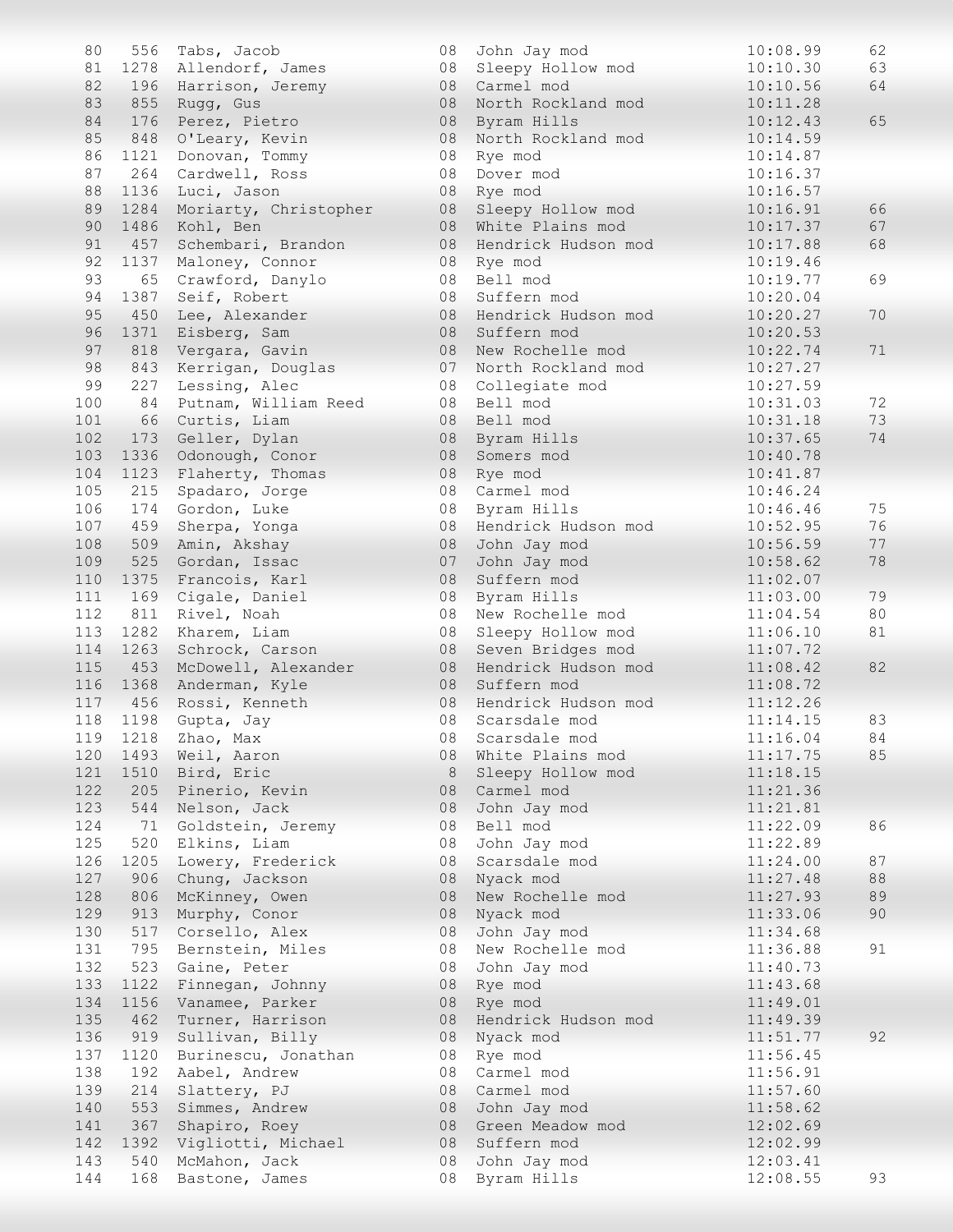|     |         | 145 532 Howes, Samuel     |    | 08 John Jay mod        | 12:10.38 |    |
|-----|---------|---------------------------|----|------------------------|----------|----|
|     |         | 146 1482 Cru, Vincent     | 08 | White Plains mod       | 12:13.63 |    |
|     | 147 37  | Mathew, Ryan              |    | 08 Ardsley mod         | 12:18.19 |    |
|     |         | 148 1376 Funcheon, trevor |    | 08 Suffern mod         | 12:24.67 |    |
| 149 |         | 916 Pupura, Dominick      |    | 08 Nyack mod           | 12:25.32 | 94 |
| 150 | 167     | Asad, Ishmael             |    | 08 Byram Hills         | 12:25.63 |    |
| 151 |         | 1325 Burns, James         |    | 08 Somers mod          | 12:26.64 |    |
| 152 |         | 458 Schiavo, Jimmy        |    | 08 Hendrick Hudson mod | 12:30.60 |    |
|     | 153 194 | Carmody, Owen             |    | 08 Carmel mod          | 12:49.61 |    |
| 154 |         | 171 Fontaine, Harrison    |    | 08 Byram Hills         | 13:11.08 |    |
|     |         | 155 1370 Donnelly, Sean   | 08 | Suffern mod            | 14:23.74 |    |
| 156 | 67      | Davidson, Satchel         |    | 08 Bell mod            | 15:48.78 | 95 |
|     |         |                           |    |                        |          |    |

## Portchester Modified **XC Invitational**

**10/17/2014 SUNY Purchase** 

## Boys 1.5 Mile Run 8th Grade Race #2

|                 | PLACE # | <b>NAME</b>             | <b>GRADE</b> | <b>SCHOOL</b>        | <b>TIME</b> |
|-----------------|---------|-------------------------|--------------|----------------------|-------------|
|                 |         |                         |              |                      |             |
|                 |         | 1 736 Guerci, Ryan      |              | <b>08</b> Nanuet mod | 7:48.06     |
| 2               | 982     | McCann, Patrick         | 08           | Pearl River mod      | 7:54.61     |
| 3               | 1029    | Dreisen, Henry          | 08           | Pelham mod           | 8:02.39     |
| $\overline{4}$  |         | 966 Dua, Michael        |              | 08 Pearl River mod   | 8:03.98     |
| 5               |         | 1467 Gstalder, Ocharles |              | 08 Westlake mod      | 8:07.74     |
| 6               | 997     | Roberts, Brian          | 08           | Pearl River mod      | 8:08.59     |
| 7               |         | 998 Russell, Owen       |              | 08 Pearl River mod   | 8:11.67     |
| $\,8\,$         |         | 971 Harding, Brendan    |              | 08 Pearl River mod   | 8:14.59     |
| 9               | 968     | Durcan, Hugh            |              | 08 Pearl River mod   | 8:16.46     |
| 10              | 764     | Golino, Anthony         | 08           | New Fairfield mod    | 8:19.04     |
| 11              | 1039    | Miske, Charlie          |              | 08 Pelham mod        | 8:21.80     |
| 12              |         | 877 Leicht, Ben         | 08           | North Salem          | 8:22.51     |
| 13              | 318     | Kuriakkose, Shawn       | 08           | Festa mod            | 8:23.82     |
| 14              | 771     | Thomas, Malik           | 08           | New Fairfield mod    | 8:26.60     |
| 15 <sub>1</sub> | 1441    | McGuinn, Brody          |              | 08 Valhalla mod      | 8:26.81     |
| 16              |         | 130 Russell, Charlie    |              | 08 Brewster mod      | 8:28.27     |
| 17              | 1405    | Castellano, Patrick     | 08           | Tappan Zee mod       | 8:30.86     |
| 18              |         | 322 Pawelczyk, John     | 08           | Festa mod            | 8:31.58     |
| 19              |         | 996 Reynolds, Jack      |              | 08 Pearl River mod   | 8:35.25     |
| 20              | 773     | Zima, Tommy             | 08           | New Fairfield mod    | 8:37.10     |
| 21              | 1502    | Hauck, Shane            | 8            | New Fairfield mod    | 8:37.58     |
| 22              | 639     | Schade, Matthew         | 08           | Mamaroneck mod       | 8:38.53     |
| 23              | 684     | Coffey, Conor           | 08           | MonroeWood mod       | 8:40.49     |
| 24              | 397     | Morito, Eito            | 08           | Harrison mod         | 8:41.97     |
| 25              | 1464    | Bauco, Christopher      | 08           | Westlake mod         | 8:42.85     |
| 26              | 929     | Saint Ange, Patric      | 08           | Ossining mod         | 8:46.68     |
| 27              | 1042    | O'Brien, Reed           | 8            | Pelham mod           | 8:46.99     |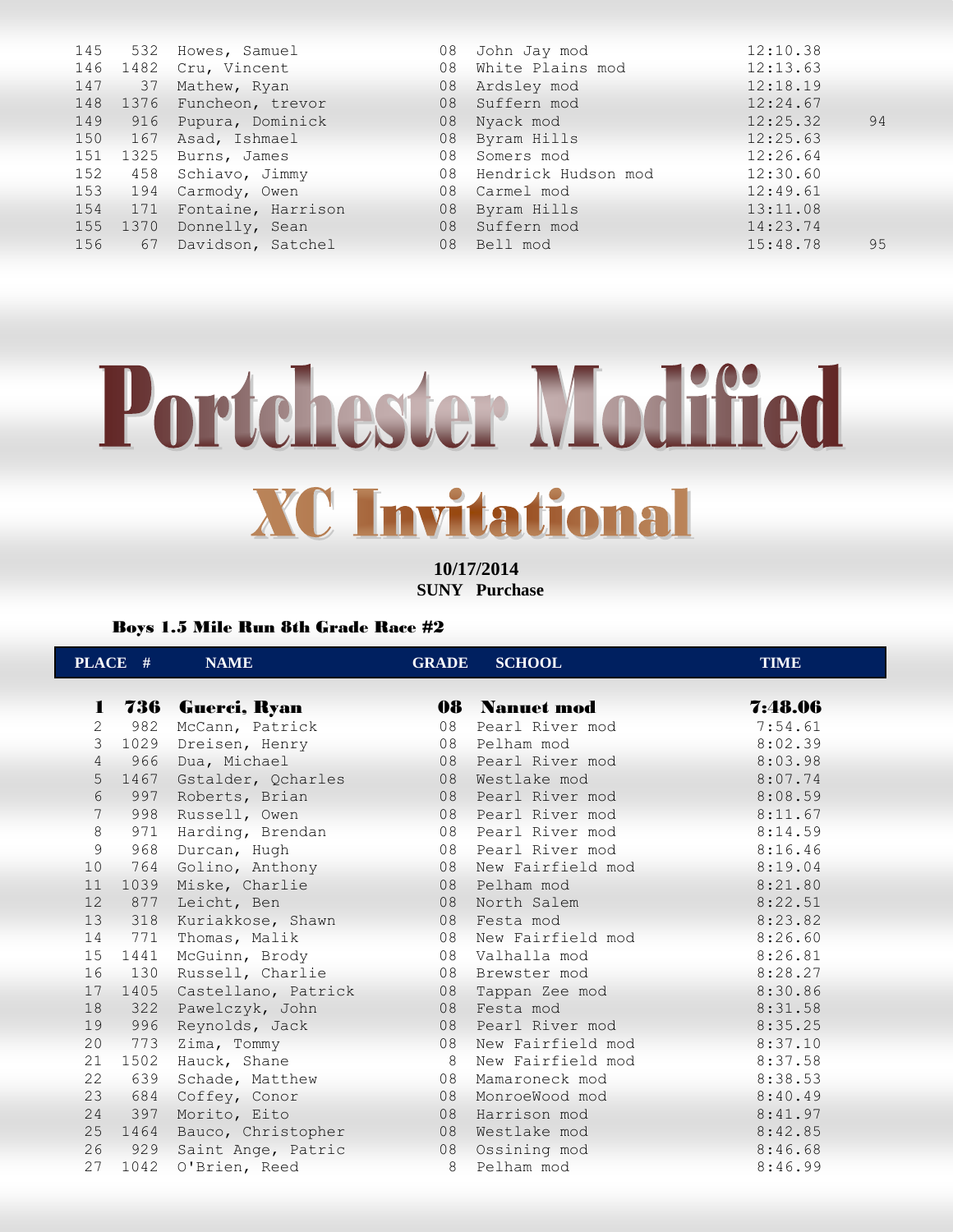| 28 | 745  | Rodriquez, Gabriel        | 08 | Nanuet mod        | 8:47.30  |
|----|------|---------------------------|----|-------------------|----------|
| 29 | 118  | Cabiati, Ryan             | 08 | Brewster mod      | 8:48.34  |
| 30 |      | 763 Fitzpatrick, Jack     | 08 | New Fairfield mod | 8:51.63  |
| 31 | 122  | Hart, Cameron             | 08 | Brewster mod      | 8:52.47  |
|    |      |                           |    |                   |          |
| 32 | 121  | Goldberg, Alex            | 08 | Brewster mod      | 8:52.72  |
| 33 | 1007 | Windram, Ryan             | 08 | Pearl River mod   | 8:52.91  |
| 34 | 1159 | Alter, Curtis             | 08 | Rye Neck mod      | 8:53.39  |
| 35 | 1158 | Allison, Julian           | 08 | Rye Neck mod      | 8:53.55  |
| 36 | 485  | McClure, Ian              | 08 | Irvington mod     | 8:53.76  |
| 37 | 572  | Francisco, Benjamin       | 08 | Mahopac mod       | 8:54.06  |
| 38 | 1410 | Huang, Kevin              | 08 | Tappan Zee mod    | 8:54.34  |
| 39 | 695  | Hynes, Daniel             | 08 | MonroeWood mod    | 8:54.96  |
| 40 | 281  | Brandfonbrener, Alexander | 08 | Edgemont mod      | 8:55.23  |
| 41 | 580  | Stepkoski, Connor         | 08 | Mahopac mod       | 8:55.59  |
| 42 | 1440 | Ferrante, Brandon         | 08 | Valhalla mod      | 8:57.02  |
| 43 | 127  | Nevin, Patrick            | 08 | Brewster mod      | 8:58.32  |
| 44 | 693  | Grasso, Ryan              | 08 | MonroeWood mod    | 8:58.70  |
| 45 | 933  |                           |    |                   |          |
|    |      | Wood, Dylan               | 08 | Ossining mod      | 8:59.56  |
| 46 | 484  | Lenz, Brian               | 08 | Irvington mod     | 9:01.11  |
| 47 | 150  | Jones, Henry              | 08 | Briarcliff mod    | 9:03.82  |
| 48 | 280  | Alexandrov, Alexander     | 08 | Edgemont mod      | 9:05.09  |
| 49 | 1446 | Ramirez, Jake             | 08 | Valhalla mod      | 9:05.58  |
| 50 | 315  | Heanue, Rory              | 08 | Festa mod         | 9:06.06  |
| 51 | 761  | Faulds, Wesley            | 07 | New Fairfield mod | 9:06.74  |
| 52 | 634  | Nesser, Sam               | 08 | Mamaroneck mod    | 9:07.02  |
| 53 | 734  | Filatov, Christopher      | 08 | Nanuet mod        | 9:07.82  |
| 54 | 1027 | Clausen, Andrew           | 08 | Pelham mod        | 9:09.16  |
| 55 | 932  | Victoria, Kevin           | 08 | Ossining mod      | 9:09.86  |
| 56 | 683  | Clarke, Robert            | 08 | MonroeWood mod    | 9:13.19  |
| 57 | 950  | Ayres, Kyle               | 08 | Pearl River mod   | 9:17.53  |
|    |      |                           |    |                   |          |
| 58 | 578  | McCraken, Cole            | 08 | Mahopac mod       | 9:19.96  |
| 59 | 1497 | Picini, Andrew            | 08 | Woodlands mod     | 9:21.75  |
| 60 | 126  | Muentener, Jack           | 08 | Brewster mod      | 9:25.67  |
| 61 | 1054 | Albaum, Jonathon          | 08 | Pleasantville mod | 9:27.01  |
| 62 | 308  | Coppola, Nicholas         | 07 | Festa mod         | 9:27.62  |
| 63 | 746  | Sayre, Brian              | 08 | Nanuet mod        | 9:29.02  |
| 64 | 681  | Amparo, Zion              | 08 | MonroeWood mod    | 9:32.23  |
| 65 |      | 398 Pizzutello, Christian | 08 | Harrison mod      | 9:34.40  |
| 66 | 1060 | Freiheit, Jacob           | 08 | Pleasantville mod | 9:36.63  |
| 67 |      | 392 Kenny, Thomas         |    | 08 Harrison mod   | 9:37.35  |
| 68 |      | 313 Garcia, Khayyam       | 08 | Festa mod         | 9:38.88  |
| 69 |      | 133 Whitney, William      | 08 | Brewster mod      | 9:42.43  |
| 70 |      | 769 Porpora, Nick         | 08 | New Fairfield mod | 9:42.66  |
| 71 | 978  | Lowry, Ray                | 08 | Pearl River mod   | 9:44.19  |
| 72 | 969  | Fogarty, John             | 08 | Pearl River mod   | 9:44.72  |
| 73 | 702  | Rosan-Brzan, Giovanni     | 08 | MonroeWood mod    | 9:45.43  |
| 74 |      |                           |    |                   |          |
|    | 405  | Wilson, Justin            | 08 | Harrison mod      | 9:45.68  |
| 75 | 979  | McAleer, Brian            | 08 | Pearl River mod   | 9:45.90  |
| 76 | 282  | Brandfonbrener, Matthew   | 08 | Edgemont mod      | 9:46.36  |
| 77 | 1004 | Tso, Anthony              | 08 | Pearl River mod   | 9:46.59  |
| 78 | 478  | Figliola, Noah            | 08 | Irvington mod     | 9:48.00  |
| 79 | 378  | Barletta, Michael         | 08 | Harrison mod      | 9:50.17  |
| 80 | 123  | Herman, Josh              | 08 | Brewster mod      | 9:51.00  |
| 81 | 738  | Kelly, John               | 08 | Nanuet mod        | 9:51.65  |
| 82 | 316  | Hoermann, Matthew         | 08 | Festa mod         | 9:52.37  |
| 83 | 419  | Kirk, Jonathan            | 08 | Hastings mod      | 9:53.16  |
| 84 | 1031 | Flemming, Connor          | 08 | Pelham mod        | 9:54.23  |
| 85 | 984  | McDermott, Ethan          | 08 | Pearl River mod   | 9:55.19  |
| 86 | 380  | Brown, Conlin             | 08 | Harrison mod      | 9:56.03  |
| 87 | 406  | Wilson, Matthew           | 08 | Harrison mod      | 9:57.06  |
|    |      |                           |    |                   |          |
| 88 | 390  | Hirshorn, Daniel          | 08 | Harrison mod      | 10:00.01 |
| 89 | 476  | Chu, Lucas                | 08 | Irvington mod     | 10:00.39 |
| 90 | 1087 | Goodman, Ari-Johnson      | 08 | Port Chester mod  | 10:00.77 |
| 91 | 1089 | Rodriguez, Jose           | 08 | Port Chester mod  | 10:01.01 |
| 92 | 1103 | Jaffe, Samuel             | 08 | Putnam Valley mod | 10:01.22 |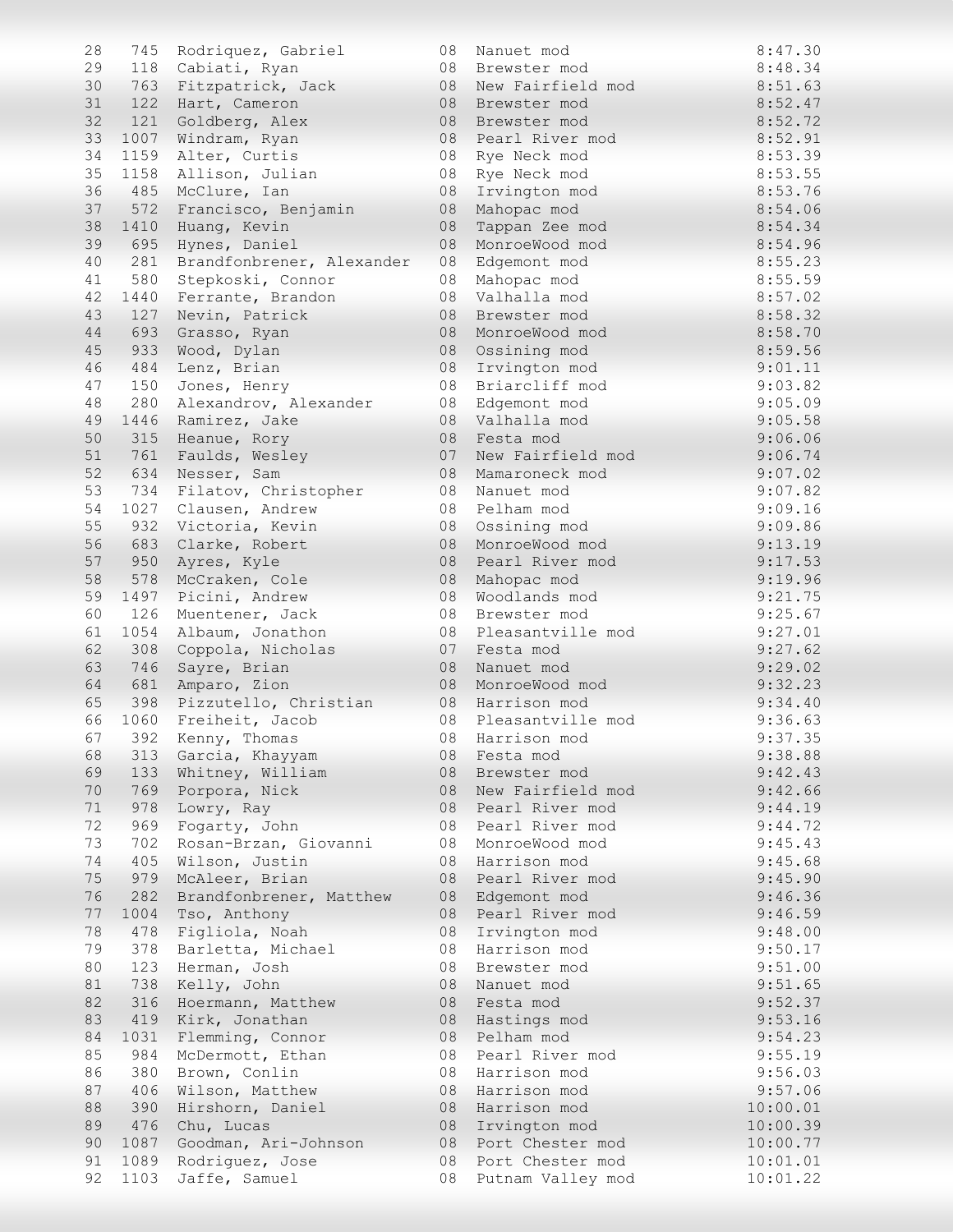| 93  |      | 319 Laima, Michael     | 08 | Festa mod         | 10:06.48 |
|-----|------|------------------------|----|-------------------|----------|
| 94  | 961  | Costello, Colin        | 08 | Pearl River mod   | 10:07.23 |
| 95  | 321  | Patino Jara, Christian | 08 | Festa mod         | 10:07.43 |
| 96  | 108  | Tillison, Ethan        | 08 | Blind Brook mod   | 10:07.81 |
| 97  | 679  | Adler, John            | 08 | MonroeWood mod    | 10:08.17 |
|     |      |                        |    |                   |          |
| 98  | 100  | Kaminsky, Max          | 08 | Blind Brook mod   | 10:10.01 |
| 99  | 1069 | Rosen, Jared           | 08 | Pleasantville mod | 10:10.44 |
| 100 | 688  | Cunningham, Sean       | 08 | MonroeWood mod    | 10:10.78 |
| 101 | 928  | Lividini, Nick         | 08 | Ossining mod      | 10:11.73 |
| 102 | 287  | Liu, Christopher       | 08 | Edgemont mod      | 10:13.48 |
| 103 | 120  | Gianguzzi, Cole        | 08 | Brewster mod      | 10:13.70 |
| 104 | 744  | O'Sullivan, Gavin      | 08 | Nanuet mod        | 10:14.06 |
| 105 | 867  | D'Allesandro, Jonah    | 08 | North Salem       | 10:20.06 |
| 106 | 323  | Philip, Daniel         | 08 | Festa mod         | 10:21.79 |
| 107 | 689  | Digiovanni, Ryan       | 08 | MonroeWood mod    | 10:22.13 |
| 108 |      |                        | 08 |                   |          |
|     | 743  | O, Ronald              |    | Nanuet mod        | 10:26.98 |
| 109 | 733  | Cain, Joseph           | 08 | Nanuet mod        | 10:29.59 |
| 110 | 1033 | Gregware, Ryan         | 08 | Pelham mod        | 10:30.00 |
| 111 | 129  | Peterman, Will         | 08 | Brewster mod      | 10:32.32 |
| 112 | 980  | McCabe, Sean           | 08 | Pearl River mod   | 10:34.09 |
| 113 | 1443 | Nelson, Elliot         | 08 | Valhalla mod      | 10:34.89 |
| 114 | 326  | Sadeghilari, Aryan     | 08 | Festa mod         | 10:35.26 |
| 115 | 1070 | Scardina, Andrew       | 08 | Pleasantville mod | 10:35.73 |
| 116 | 383  | Correia, Michael       | 08 | Harrison mod      | 10:42.30 |
| 117 | 146  | Duke, Chase            | 08 | Briarcliff mod    | 10:42.73 |
| 118 | 1444 | Pennella, Henry        | 08 | Valhalla mod      | 10:43.34 |
|     |      |                        |    |                   |          |
| 119 | 759  | Bournos, Max           | 08 | New Fairfield mod | 10:43.74 |
| 120 | 400  | Saviano, Luke          | 08 | Harrison mod      | 10:44.06 |
| 121 | 964  | Dorman, Ryan           | 08 | Pearl River mod   | 10:44.39 |
| 122 | 993  | Petti, Daniel          | 08 | Pearl River mod   | 10:44.59 |
| 123 | 770  | Rivera, Nick           | 08 | New Fairfield mod | 10:44.81 |
| 124 | 1503 | Caraluzzi, Chris       | 8  | New Fairfield mod | 10:45.18 |
| 125 | 1000 | Sparrow, Jack          | 08 | Pearl River mod   | 10:49.19 |
| 126 | 1449 | ThielePissini, Stefan  | 08 | Valhalla mod      | 10:50.59 |
| 127 | 882  | Riina, Ethan           | 08 | North Salem       | 10:51.38 |
| 128 | 582  | Zarcone, Lawrence      | 08 | Mahopac mod       | 10:52.19 |
| 129 | 154  | Romanoff, Kyle         | 08 | Briarcliff mod    | 10:53.16 |
| 130 | 320  | Muenzer, Joshua        | 08 | Festa mod         | 10:53.56 |
| 131 | 1022 | Bisanti, Nick          | 08 | Pelham mod        | 10:54.13 |
|     |      |                        |    |                   |          |
| 132 |      | 930 Ubriaco, Jackson   |    | 08 Ossining mod   | 10:54.61 |
| 133 | 926  | Ibanez, Vincent        | 08 | Ossining mod      | 10:56.61 |
| 134 |      | 618 Emmett, Robert     | 08 | Mamaroneck mod    | 10:57.21 |
| 135 |      | 704 Rosendo, Daniel    | 08 | MonroeWood mod    | 10:58.02 |
| 136 |      | 1470 Mora, Victor      | 08 | Westlake mod      | 10:58.82 |
| 137 | 310  | Danuluk, Christopher   | 08 | Festa mod         | 11:02.81 |
| 138 | 285  | Joe, Andrew            | 08 | Edgemont mod      | 11:03.38 |
| 139 | 1445 | Phillips, Sebastian    | 08 | Valhalla mod      | 11:04.84 |
| 140 | 880  | Prosperino, Stephen    | 08 | North Salem       | 11:07.11 |
| 141 | 1495 | Liveris, Nicholas      | 08 | Woodlands mod     | 11:07.81 |
| 142 |      | 140 Afairmanina, Jacob | 08 | Briarcliff mod    | 11:08.39 |
|     |      |                        |    |                   |          |
| 143 | 1406 | Chung, Carter          | 08 | Tappan Zee mod    | 11:09.23 |
| 144 | 575  | Kinash, Drew           | 08 | Mahopac mod       | 11:11.30 |
| 145 | 1097 | Colavecchio, Lucas     | 08 | Putnam Valley mod | 11:20.70 |
| 146 | 385  | Feldman, Andrew        | 08 | Harrison mod      | 11:22.22 |
| 147 |      | 1402 Blanker, Henry    | 08 | Tappan Zee mod    | 11:28.86 |
| 148 |      | 1473 Ryan, Owen        | 08 | Westlake mod      | 11:36.23 |
| 149 | 377  | Bannon, Finn           | 08 | Harrison mod      | 11:38.94 |
| 150 | 975  | Iannuci, Brendan       | 08 | Pearl River mod   | 11:58.04 |
| 151 | 401  | Sherwood, Jake         | 08 | Harrison mod      | 11:58.49 |
| 152 | 155  | Shumacker, Caleb       | 08 | Briarcliff mod    | 11:59.81 |
| 153 | 1471 | Pipcinski, Adam        | 08 | Westlake mod      | 12:02.60 |
| 154 |      |                        |    |                   |          |
|     | 1071 | Schuster, Daniel       | 08 | Pleasantville mod | 12:03.34 |
| 155 | 407  | Wolverton, Jackson     | 08 | Harrison mod      | 12:42.50 |
| 156 | 393  | Lapkin, Eli            | 08 | Harrison mod      | 12:51.55 |
| 157 | 1170 | Yang, Joseph           | 08 | Rye Neck mod      | 12:55.01 |